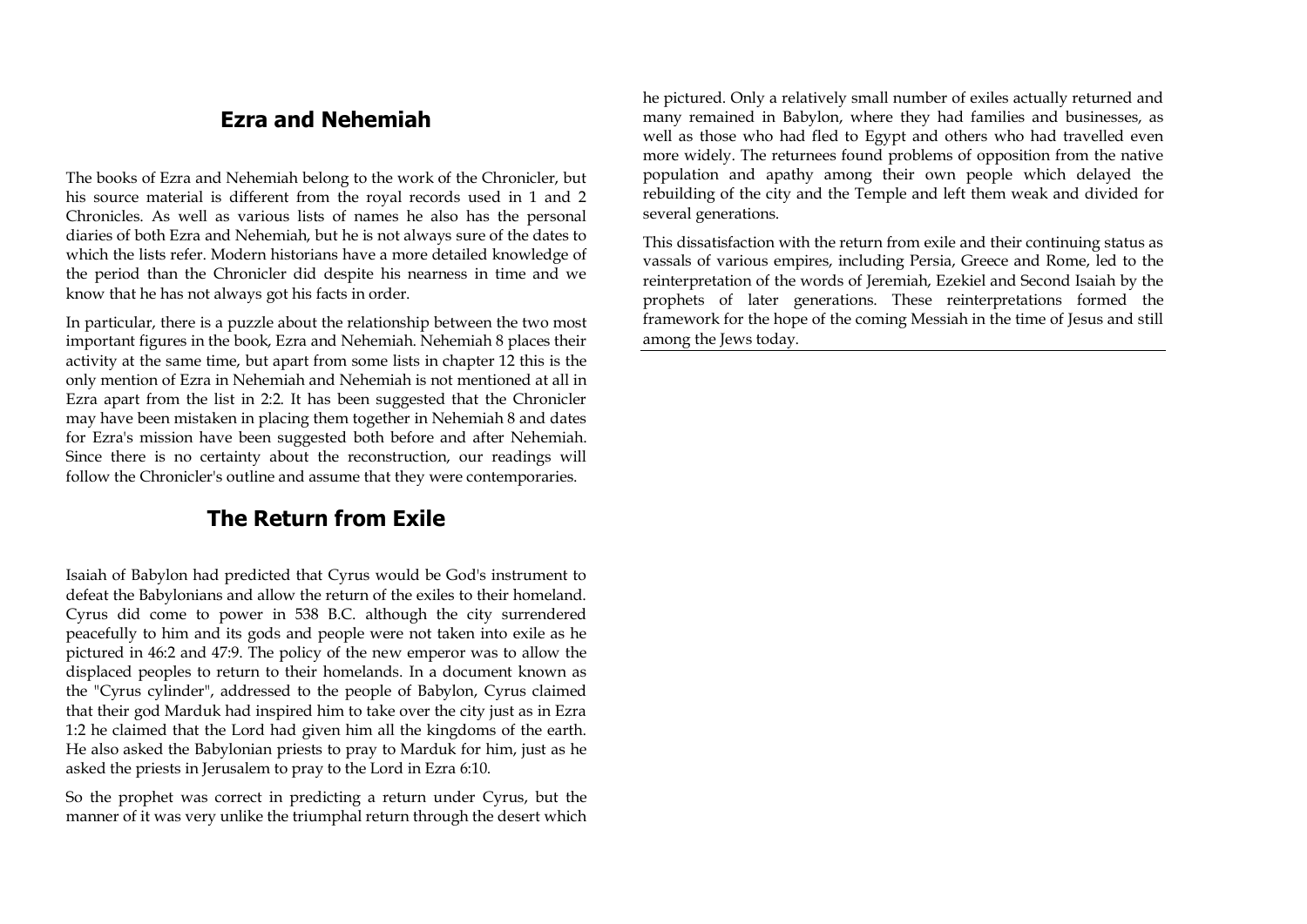## **Day 278. Psalm 126; Ezra 1 - 4**

#### **The Return of the Exiles**

#### **Psalm 126**

The worshippers look back to the return of the exiles as a time of hope and rejoicing, and pray for the Lord to restore them again.

#### **Ezra 1 - 4**

The opening verses of Ezra pick up the closing verses of 2 Chronicles. Just as the exile had been foretold by Jeremiah and had taken place in accordance with the Lord's will, the eventual return of the exiles was similarly foretold (2 Chronicles 36:21-22). As foretold by Isaiah of Babylon, the emperor Cyrus on coming to the throne in 538 B.C. instituted a new policy of allowing the displaced peoples to return to their homeland. According to the Chronicler, the first return was led by a man called Sheshbazzar, the "prince of Judah," and included the return of the Temple vessels, which were carefully counted out to him.

Apart from Ezra chapter 1, nothing is known of Sheshbazzar. His name disappears from the records to be replaced by those of Jeshua and Zerubbabel who were active in the rebuilding of the Temple in 520 - 515 B.C. The list of returnees in chapter 2 is a copy of that in Nehemiah 7 and may or may not refer to the original return under Sheshbazzar. The names in 2:2 look like a collection of leading men from the following 100 years or more, including besides Jeshua and Zerubbabel, Nehemiah, who was governor of Judaea from about 445 B.C. and Bigvai, who was governor around 410.

The first act of the returnees was to rebuild the altar and begin the regular sacrifices in the ruins of the Temple. There are indications in passages such as Jeremiah 41:5 and Zechariah 7:1-3 as well as the book of Lamentations that worship was carried on in Jerusalem throughout the time of the exile. But for the author of Ezra, the return of the Temple vessels and the properly consecrated priests would mark a new start. The foundation of the altar in the seventh month and the help of Tyre and Sidon in providing material for the rebuilding are both echoes of the building and dedication of Solomon's Temple (2 Chronicles 2:3). The weeping and rejoicing of 3:1213 are both part of an intense act of worship in which emotions of all kinds were displayed. There was nothing stiff and formal about such worship!

In chapter 4, the Chronicler gathers a series of references to opposition from the surrounding nations, especially the Samaritans, who had originally been settled in the north of the country after the destruction of Samaria by the Assyrians (2 Kings 17:24-end). Whilst the Jews who remained had established a *modus vivendi* with their Samaritan neighbours, the returning exiles consistently refused to have anything to do with them and, as we know from the gospels, it was their point of view that prevailed in the long term.

The rulers of Persia were Cyrus (538-530 B.C.), Cambyses (530-522), Darius (522-486), Xerxes or Ahasuerus (486-465) and Artaxerxes (465-425), so it can be seen that the references in 4:6-23 span a long period of time. What they do is paint a picture of continual opposition as the background against which the Temple and the city were eventually rebuilt. However, it is also clear from Haggai, Zechariah and Nehemiah that the indifference of both native inhabitants and returning exiles had a part to play in the delay.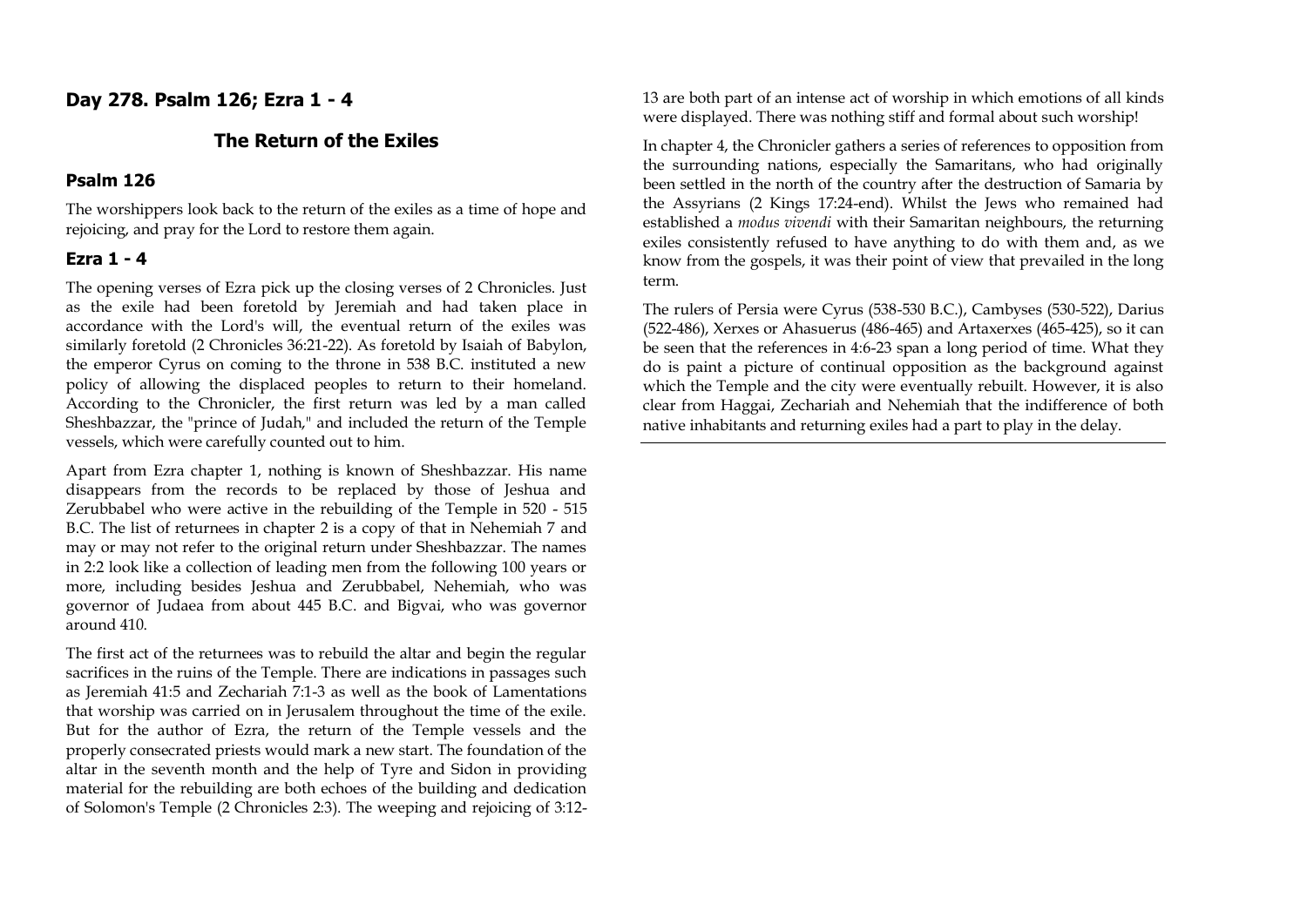**Day 279. Psalm 72; Micah 4 - 7**

#### **The Hope of God's People**

#### **Psalm 72**

The hope for a king of Israel through whom all nations will be blessed. He will rule over the surrounding nations and others will bring him tribute. His reign will bring prosperity and justice for the poor. The form of this hope is similar in some ways to those expressed in the second half of Micah.

#### **Micah 4 - 7**

Over a century after his death, in the time of Jeremiah, Micah was remembered as the prophet who, in the reign of Hezekiah, had prophesied the destruction of Jerusalem (Jeremiah 26:17-19). Even though his prophecies had not been fulfilled, Micah's words had been remembered. When Jerusalem was threatened once again, and even more when it did eventually fall, Micah's were among the words of the prophets which helped to provide an explanation for the calamity which had befallen God's people. Israel began to recognise the sins which had led to their downfall. But they also began to dream of a future in which the Lord would restore them and bless them once again. The second part of the book of Micah consists of the words of several anonymous prophets of varying dates expressing different aspects of this hope. They have been collected and carefully edited to balance and interpret one another and "complete" the original words of Micah.

Some of the oracles come from the time immediately before the exile and predict the fall of Jerusalem (4:9-10; 5:10-15). Others look forward to the return of the people from exile (4:6-7; 5:3). Some see a future for the "remnant" of God's people, scattered in exile, as destroyers of the nations and as destined to rule in the midst of the peoples (5:5-9). One famous passage (5:2-4) looks forward to the restoration of the dynasty of David, a ruler from Bethlehem who will restore the "shalom" of God's people. His rule will bring peace and security throughout the world. Another (4:1-5) pictures Jerusalem as the place from which the Lord's "torah" of teaching and judgement are given to many nations. Again, the picture for God's people is one of "shalom" with everyone living in peace and security (4:4).

Chapters 6 and 7 consist mainly of oracles from the time of bewilderment which followed the early days of the return from exile, when the great hopes of restoration seemed to have fallen flat. One verse (7:11) looks forward to the rebuilding of Jerusalem's walls, which was eventually fulfilled under Nehemiah. They have been collected in the form of a dialogue between God and the people, expressing God's dissatisfaction with his people, their penitence and his response of mercy.

6:1-8 are about sacrifice. First God accuses the people because they see the demand for sacrifice as a burden, but in fact God is worth far more than this. It is justice, mercy and humility that he really looks for. In 6:9-end God speaks again, calling attention to injustice as the reason for the lack of prosperity. Again the prophet responds, with a lament for the unfaithfulness of Israel (7:1-7). This time the response comes in a series of promises of final salvation (7:8-end). God hears the prayers of his faithful people (7:7) and answers.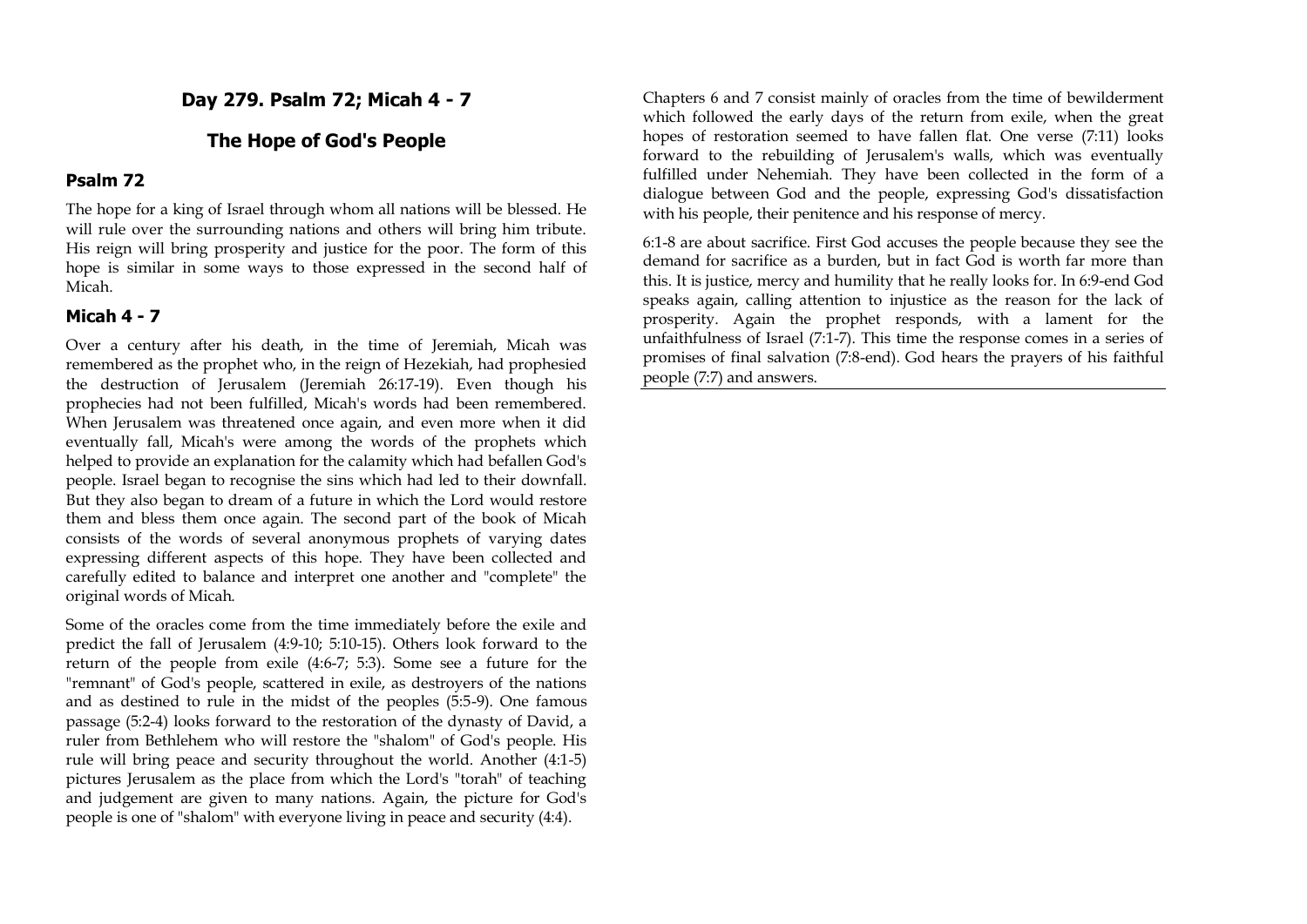# **Day 280. Psalm 132; Ezra 5 - 6; Haggai**

## **The Temple Rebuilt**

### **Psalm 132**

The community remembers the promise to David of a perpetual dynasty ruling in Jerusalem.

## **Ezra 5 - 6**

In contrast to the opposition reported in chapter 4, the intervention of Tattenai and Shethar-Bozenai was fair and open. It became the occasion for unearthing Cyrus' original proclamation and getting official help and protection for the rebuilding of the Temple. The Temple was completed in February or March 515 B.C. (6:15).

The mention of Artaxerxes in 6:14 may be prompted by the passage in 4:7- 23, but like that passage it is out of chronological order. The reference to the King of Assyria in 6:22 is another chronological oddity. It may be intended to apply the lesson of these events to the writer's own day. If the Lord could change the heart of the Persian emperor, he could change any ruler's heart!

# **Haggai**

The period of Haggai's prophetic ministry was only four months in 520 B.C. (1:1; 2:10,20) but was nevertheless important enough to be included in the collection of the prophets. Stirred by God's Spirit, Haggai discerned that complacency rather than outside opposition was the main reason why the work on the Temple had been so slow. God's people should have been making the worship of God and the rebuilding of the Temple their first priority. Instead they were treating it as something to be fitted in if time allowed. With the eyes of faith and his mind and heart rooted in tradition, Haggai saw the connection between Jerusalem's complacency and its relative poverty. In the Holiness Code, the most recent collection of priestly Law, God had promised that if his people were careful to observe the Law he would bless them (Leviticus 26:3-12). Since they are indifferent about it, he is not blessing them (1:5-11).

As the work proceeded, Haggai brought out further treasures from Israel's tradition to encourage the builders, and by doing so helped to lay the

foundation for her future hope. He saw the nations bringing silver and gold to beautify the Lord's house (2:6-9; see 2 Chronicles 2:11-16; 9:1-11). He saw God fulfilling his promise to grant Jerusalem "shalom", something for which the community prayed continually (2:9; see Ezekiel 34:25; 37:26; Psalm 122:6-9). Moreover, Zerubbabel, a prince of the royal line, was to become the Lord's servant and signet ring, the title of the kings of Jerusalem (see Jeremiah 22:24). The hopes of Israel for a king of the house of David were to be revived in him.

With the rebuilding sponsored and protected by the Persian emperor there was little prospect of Zerubbabel ever becoming king, but Haggai, recalling the power of the Lord over all nations and their rulers, saw the Lord's promise as unfailing and looked forward to its fulfilment.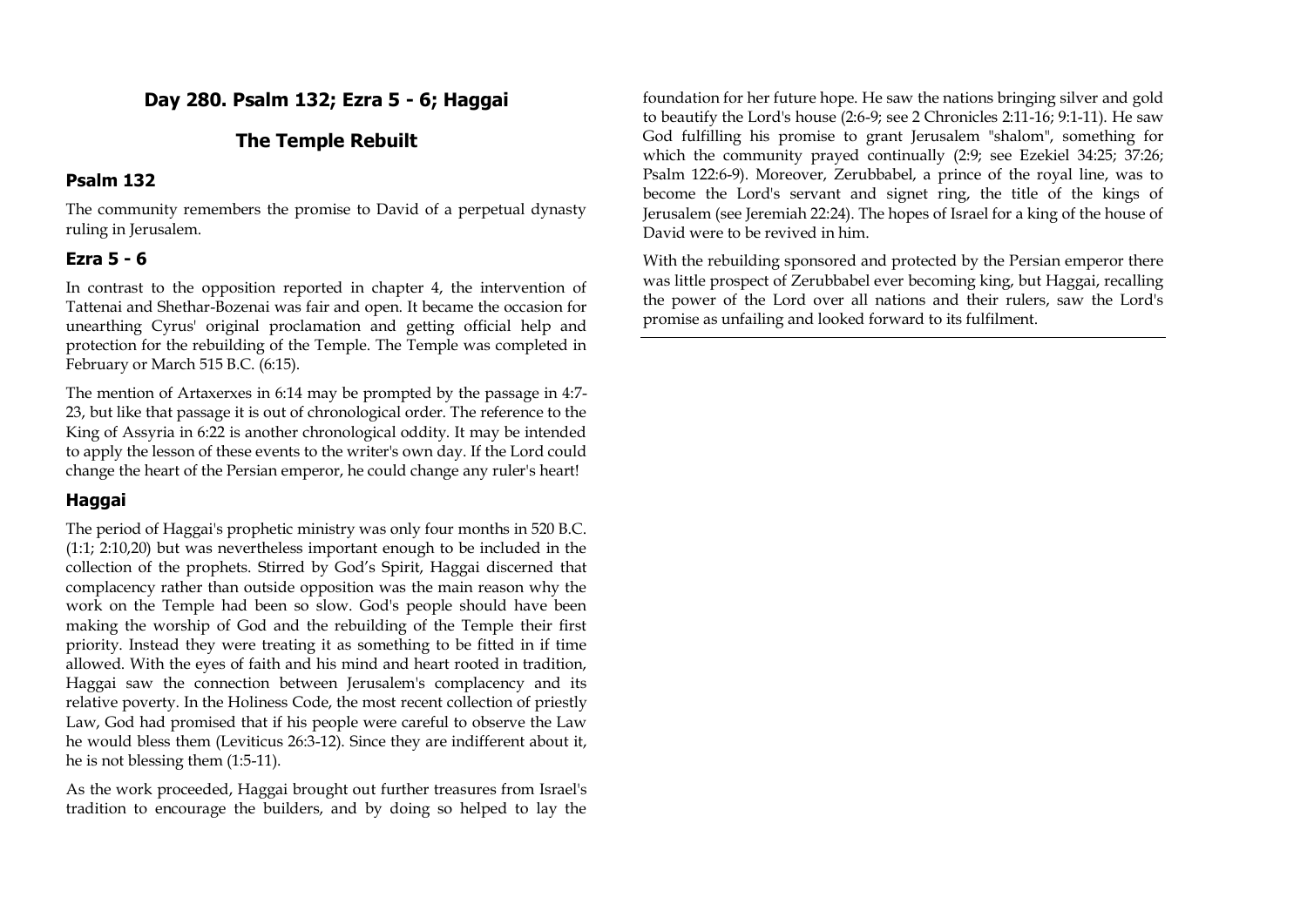## **Day 281. Psalm 87; Zechariah 1 - 4**

### **The Lord's Jealousy over Jerusalem**

#### **Psalm 87**

Jerusalem is the object of the Lord's special love. People from all nations join themselves to Jerusalem and are accepted by the Lord as natives of the city.

### **Zechariah 1 - 4**

Zechariah's prophecies began shortly before those of Haggai ended (1:1; Haggai 2:10,20). Haggai had begun the task of stirring up the leaders of Jerusalem for the work of rebuilding and Zechariah continued his work. Zechariah was consciously dependent on the "former prophets" (1:4; 7:7). His appeal to Jerusalem was based on the authority of those who prophesied there before the exile. His message was an echo of Jeremiah, who had called Jerusalem to "return" to the Lord and had prophesied a seventy years duration for the exile (1:3,12; Jeremiah 3:12,14,22; 29:10). The word of the Lord had been fulfilled then and would be fulfilled now (1:6).

Although Cyrus' decree had allowed the exiles to return almost 20 years before and although the Temple was in the process of rebuilding, the hopes of the Jews for the return had not been fulfilled. Many of the exiles had still to return (2:6-7) and Jerusalem was still to be comforted (1:17; see Isaiah 40:1). Zechariah was attempting to dispel the disillusionment with the hopes raised by the return by rekindling the vision that had briefly inspired them.

Most of his messages are in the form of a vision followed by interpretation. The visions are not allegorical and not all the details are important. Instead they are parabolic, each one presenting one main point. In 1:7-23 Zechariah sees the earth at rest (1:11). Despite the poor state of Jerusalem, the nations are secure and it seems that the *status quo* is to be preserved. But the Lord is jealous over Jerusalem and wants to see her situation changed. His anger with her merited a certain amount of punishment but her conquerors have taken things much too far (1:15; see Isaiah 40:2). He will make the nations powerless to resist what he is about to do (1:18-21; see Isaiah 41:11-13).

What God was about to do is shown in a continuation of the same dream in which the first vision was received, the vision of the man with the measuring line in 2:1 taking up the hint in 1:16. Jerusalem is to be repopulated (2:4-5; see Isaiah 49:15-23). She was the apple of the Lord's eye, more important to him than all the other nations (2:8; see Isaiah 43:1-7). He will make Jerusalem the city where he is specially present in the whole world (2:10-11; see Isaiah 52:8; Ezekiel 48:35).

Chapters 3 and 4 introduce special messages for Joshua and Zerubbabel, the leading men of the community. Satan appears here, as in in the prologue of Job, as the enemy of God's people, trying to undermine their righteousness (Job 1:6-12). Joshua's priestly garments appear dirty and defiled as a result of his accusation, making them useless for performing his priestly duties (3:3; Ezekiel 44:17-19). But the Lord vindicates Joshua just as he vindicated Job, ordering his dirty garments to be replaced with clean ones (3:3-5). He was going to remove the sin of Jerusalem at a stroke, so that the priestly sacrifices would become effective again (3:9).

Then the vision moves to the Temple lampstand, which is portrayed as selfrenewing. Each of the lamps has a channel for the oil to flow to it (4:12). By its side stand the two olive trees, Joshua and Zerubbabel (4:3,12-14). As the oil flowed uninterruptedly to the lamps so the Lord was going to pour out his Spirit on the two men he had anointed to serve him (4:6,14). The small things of the present are to be the start of great things as the Lord fulfils the promises he is making (4:8-10).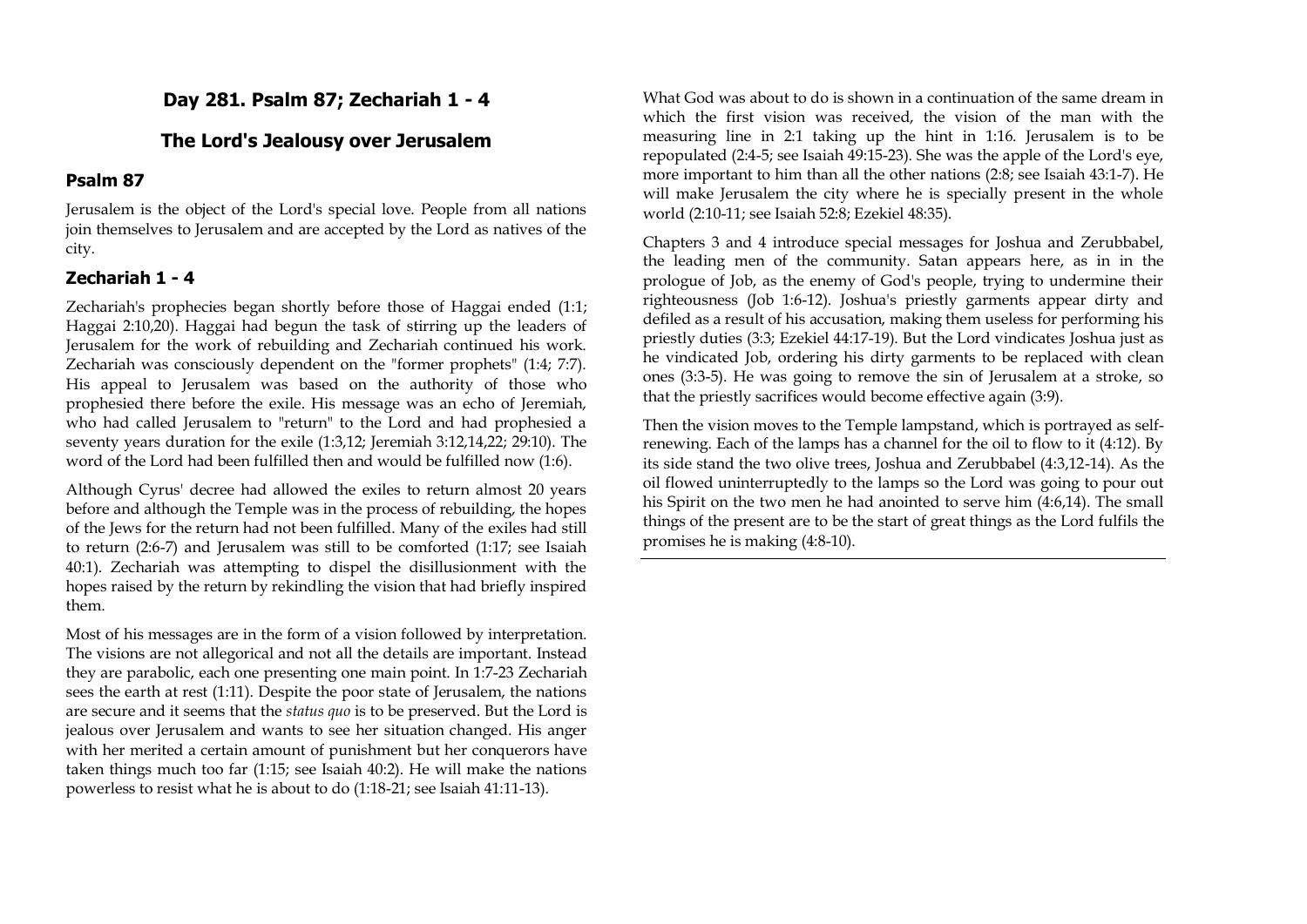# **Day 282. Psalm 85; Zechariah 5 - 8**

# **The Coming Joy of Jerusalem**

## **Psalm 85**

God's people look for his blessing in the time of his mercy.

# **Zechariah 5 - 6**

Zechariah's visions continue. As in chapters 1 - 4, it is important to avoid getting bogged down in the detail of the imagery. Each vision has a single main point. In chapter 5, Israel's guilt is uncovered, first as a huge flying scroll then as a basket opened. But the basket is taken away to "Shinar" or Babylon. As in 3:9, God has taken away his people's sin.

The four chariots that appear in 6:1 symbolise God's power over the nations of the world. Attention is focused on the one that travels north, into the heart of God's enemies, where it establishes his sovereignty, thus giving his Spirit rest (6:8).

Finally the prophet looks to the future. With the power of their enemies broken, sovereignty will again return to the Jews. The "Branch" was the name given by Jeremiah to the returning king (Jeremiah 23:5-6; 33:15-16). Zechariah anticipates his coming by making the crown with which Joshua will crown Zerubbabel. We should understand verse 13 as saying: "He (Zerubbabel) will rebuild the Temple, while he (Joshua) will bear sacral majesty; he (Zerubbabel) will sit and rule on his throne while he (Joshua) will be priest upon his throne; and there will be harmony between the two." The crown is placed in the Temple (6:14) as a symbol of the coming age of peaceful rule by priest and king.

# **Zechariah 7 - 8**

In 518 B.C. the people of Bethel sent a deputation to ask the prophet whether they should continue the fast of the fifth month, which commemorated the destruction of the Temple (see 2 Kings 25:8-9). The question and its answer, in 8:18-19, are placed in the context of God's whole purpose for his people.

Zechariah appeals to the authority of the earlier prophets (7:7). They had dealt with the same problems, calling Israel to repent and denouncing the shallowness of their worship (see Hosea 6:1-6; Jeremiah 3:6-10; 4:1-6). True fasting involves obedience to God's law and a society based on justice and mercy (7:8-10). By failing to take heed of the earlier prophets Judah had brought the events they now commemorated by fasting upon themselves.

Then follow eight short oracles, each introduced by the words, "Thus says the Lord of hosts," of which the last (8:20-23) is preceded by Zechariah's answer to the question and forms the climax to the book. Each short saying emphasises God's determination to show mercy on Jerusalem. He is exceedingly jealous for Zion (8:1-2), he will return and make his home there so that Jerusalem becomes known as the "Holy Mountain" (8:3), the coming time will be one of blessing and prosperity (8:4-5; see Jeremiah 31:3-6,12- 14,23-25). Nothing is too hard for the Lord (8:6). The exiles will return (8:7- 8) and, in a reaffirmation of Haggai's words some four years before, God will renew his blessing as the Temple is rebuilt (8:9-13).

In 8:14-17 the prophet teaches the people how to live in the coming time of mercy before finally answering the question not only about the fast of the fifth month but about all four of the fasts which commemorated the fall of Jerusalem: the fourth month the breach in the city wall (2 Kings 25:3-4), the fifth month the destruction of the Temple (2 Kings 25:8-9), the seventh month the assassination of Gedaliah (2 Kings 25:25) and the tenth month the beginning of the siege (2 Kings 25:1). These fasts are to be turned into times of celebration now that the Lord is saving and renewing his people (8:18-19).

Finally, Jerusalem is to become a centre of worship for all nations. The Gentiles will recognise the true revelation of God given in Israel's Law and will come to worship in his holy city (8:20-23; see Isaiah 42:1-4). The vision of Isaiah 2:2-4 and Micah 4:1-4 will be fulfilled.

Chapters 9 – 14 contain a series of oracles from a slightly later period, which have been appended to Zechariah's words.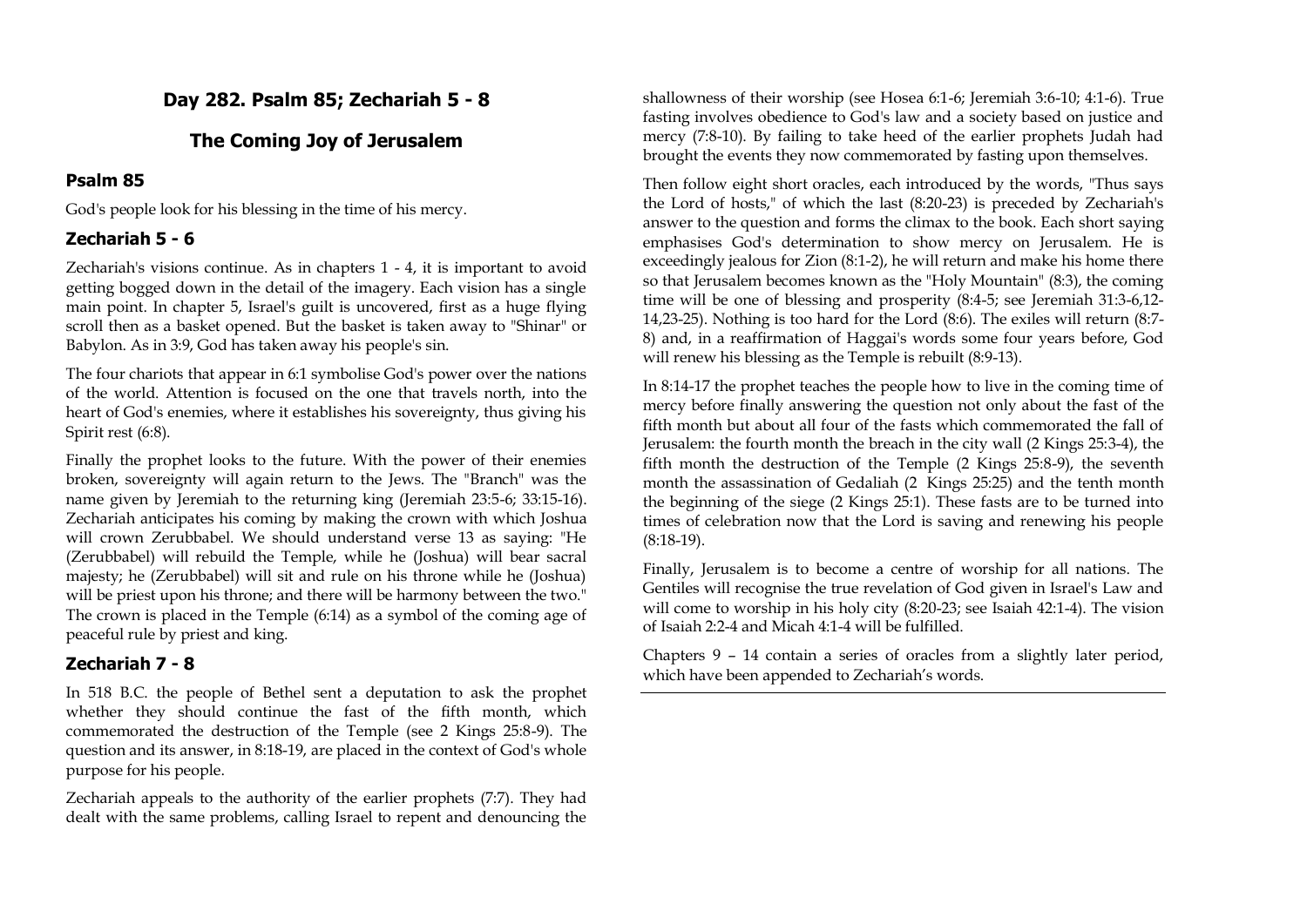# **Prophets of the Sixth and Fifth Century**

# **Third Isaiah, Joel, Malachi**

Between the completion of the Temple in 515 B.C. and Nehemiah's first term as governor in 445, three generations passed during which time very little is known about life in Jerusalem. The city and its surrounding area was under Persian rule, which was generally benevolent, but the hopes of sovereignty and greatness and for the return of the exiles were not realised. Instead, the Jews of the Dispersion became even more integrated into the life of the cosmopolitan world of the East.

As for Jerusalem itself, the picture that emerges from the sayings of the prophets is of a community struggling to maintain its identity under threat from the surrounding nations, but weakened by poverty, complacency and division. The hopes of restoration with which the exiles had returned began to be projected more and more on to a time in the future. In one, the more nationalistic scenario, the threat to Jerusalem would become greater and greater until God finally intervened to save the city, judge her enemies and establish his own rule. In another, the righteous among God's people need delivering from the wealthy and complacent rulers who oppress them.

The post-exilic prophets looked for their inspiration to their great pre-exilic predecessors whose words had been fulfilled in the destruction of Jerusalem and the eventual partial return of the exiles. We have already seen how Zechariah explicitly based his authority on the earlier prophets. The chapters known as "Third Isaiah" contain a reinterpretation of the teaching of Second Isaiah for a later generation. The great age of the prophet was passing and giving way to that of the priest. In fact, the editor of the prophetic books has appended to Malachi an exhortation to the readers to live by the Law of Moses (Malachi 4:4). In place of prophecy a new style of reflection on history arose known as apocalyptic. This was both more literary and more visionary. The second half of the book of Daniel is an early example.

Although, as Second Isaiah had predicted, the Jewish exiles were soon allowed to return home, it was not the kind of return he had envisaged. Instead of a glorious procession through the wilderness the return was a trickle and many decided to stay on in Babylon. Although the Temple was eventually rebuilt, the nations did not appear to be seeing the glory of the Lord. The Samaritans opposed the rebuilding while the Edomites, Judah's southern neighbours, made frequent hostile raids.

The community covering Jerusalem and the few surrounding square miles were divided among themselves, both between the returnees and the descendants of those never exiled, and between those faithful to the Lord and those indifferent, amongst whom some at least were practising pagan religions.

What were followers of Isaiah of Babylon to do? They could abandon hope and treat him as false prophet. But his prediction of return squared with predictions of Jeremiah and had in fact been fulfilled. Alternatively, they could hold on to his prophecies and look for reasons why their fulfilment was not as glorious as he had predicted.

This is what is reflected in the final chapters of Isaiah. They are obviously influenced by Second Isaiah and contain many of the same words and phrases. Some verses quote him virtually word for word. But the characteristic words and phrases of Second Isaiah have often been given a new meaning. In 57:14 the "way" is no longer the route for the returning exiles but a "way of life" the Lord calls them to live in the returned community. In 59:1 and 16 the prophets are still looking for the "arm of the Lord" for salvation but this salvation is not that of a glorious return. In 60:1 the "light" is not the light which will shine from Jerusalem to the nations but the light that will shine on Jerusalem when the Lord finally brings his salvation.

The prophecies may be the work of single prophet, but are more likely that of a group among whom followers of Second Isaiah were prominent. Like those of Second Isaiah, they were originally given orally one by one, then edited to provide an overall picture**.**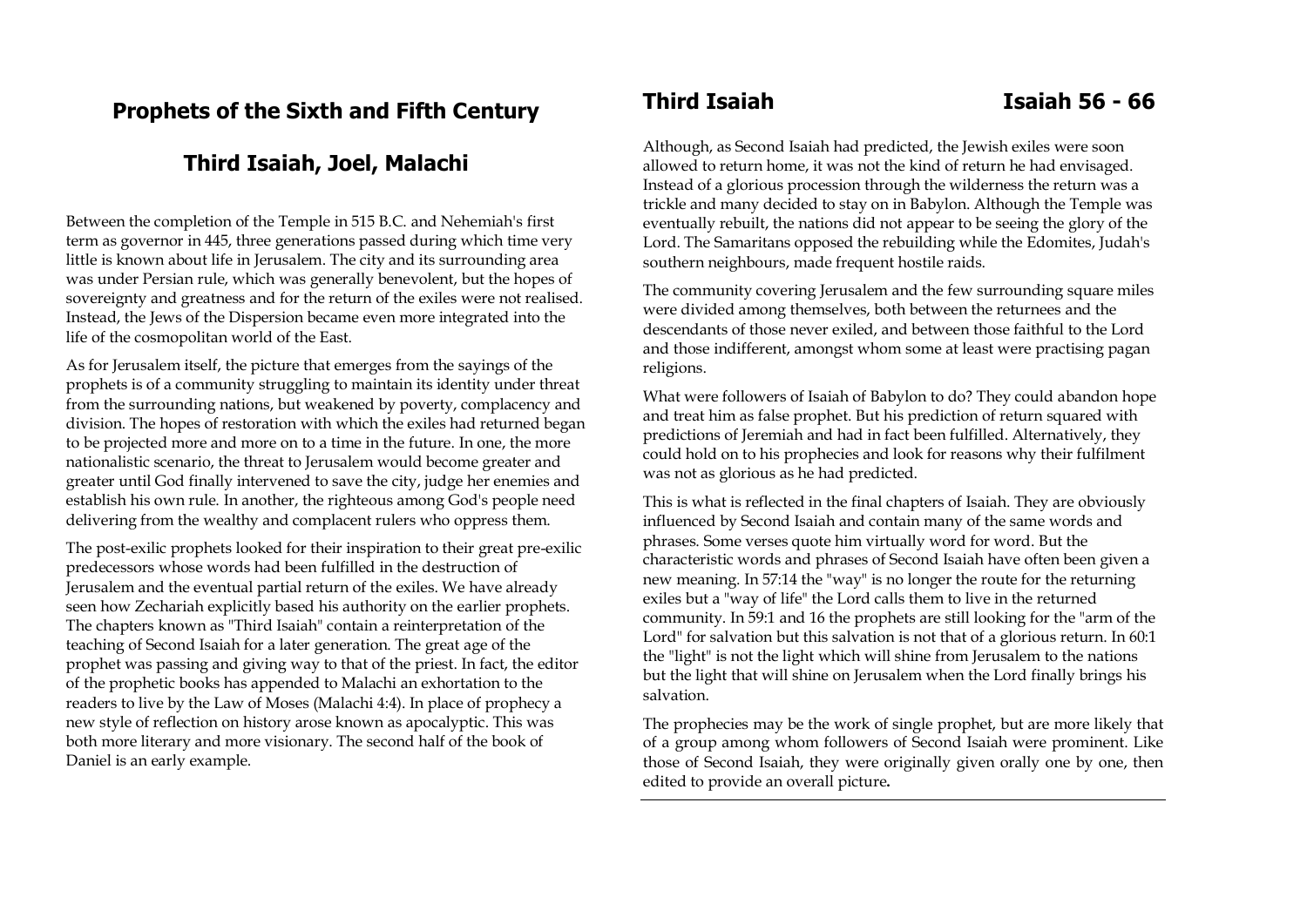**Day 283. Psalm 36; Isaiah 56 - 59**

## **Why the Lord's Arm Does Not Save**

### **Psalm 36**

A lament over the wicked and a prayer of trust in God.

### **Isaiah 56 - 59**

Why had the Lord not saved Jerusalem despite his promises? Why did the exiles not return in strength? Why was the city not rebuilt and its splendour not restored? Why were God's people still ignored and even despoiled by the Gentiles? In these chapters, we see the followers of Second Isaiah pondering on these questions and reinterpreting his prophecies for their own generation.

It was not that the Lord's arm was too short (59:1; see 40:10; 51:5,9; 52:10). It was the sin of Jerusalem which prevented him from acting. Instead of justice, there was oppression and injustice (57:1; 59:3-8), even idolatry and child sacrifice (57:3-9). The Sabbath was ignored (56:2; 58:13) and although fast days were held they did not cause the rich to reflect on their ways; they still continued to oppress the poor (58:3-7; see Zechariah 7:8-12). In these circumstances, those who tried to live upright lives began to see themselves as an oppressed minority (57:1-2; 59:9-11) while the complacent rich and powerful paid no attention to the Lord's demands (58:1-3).

The response to this situation is a message of hope. Instead of the Lord acting to save Jerusalem, he will act to save those within her who patiently wait for him and who live uprightly. Until now he has been silent (57:11; see 42:14). But now he will act to judge the wicked and the oppressors (57:11-12; 59:17-18) and to save those who are humble and penitent (57:15; 59:15b-20). For them, he will be their Redeemer (59:20; see 41:14; 43:14; 54:4- 8). For those who respond to his call to repent the light will break forth (58:8; see 42:16-17).

In these chapters, the parched places are no longer the literal dryness of the desert as in Second Isaiah (41:17-18; 43:19-21; 49:10). Now they are places of spiritual dryness, which the Lord will water (58:11). The way through the wilderness of 40:3, 43:19 etc. is to be a way of holiness on which God walks with the humble and contrite (57:14-15). The righteous will rebuild the ancient ruins (58:12; see 44:28) and receive the land and the holy mountain as their inheritance from the Lord (57:13; see 47:6; Zechariah 8:3; Isaiah 11:9). Foreigners too will come to the holy mountain to worship (56:6-8; see Zechariah 8:22-23), while for the wicked, even among God's own people, there will be no peace (57:19-21; see 48:17-18,22).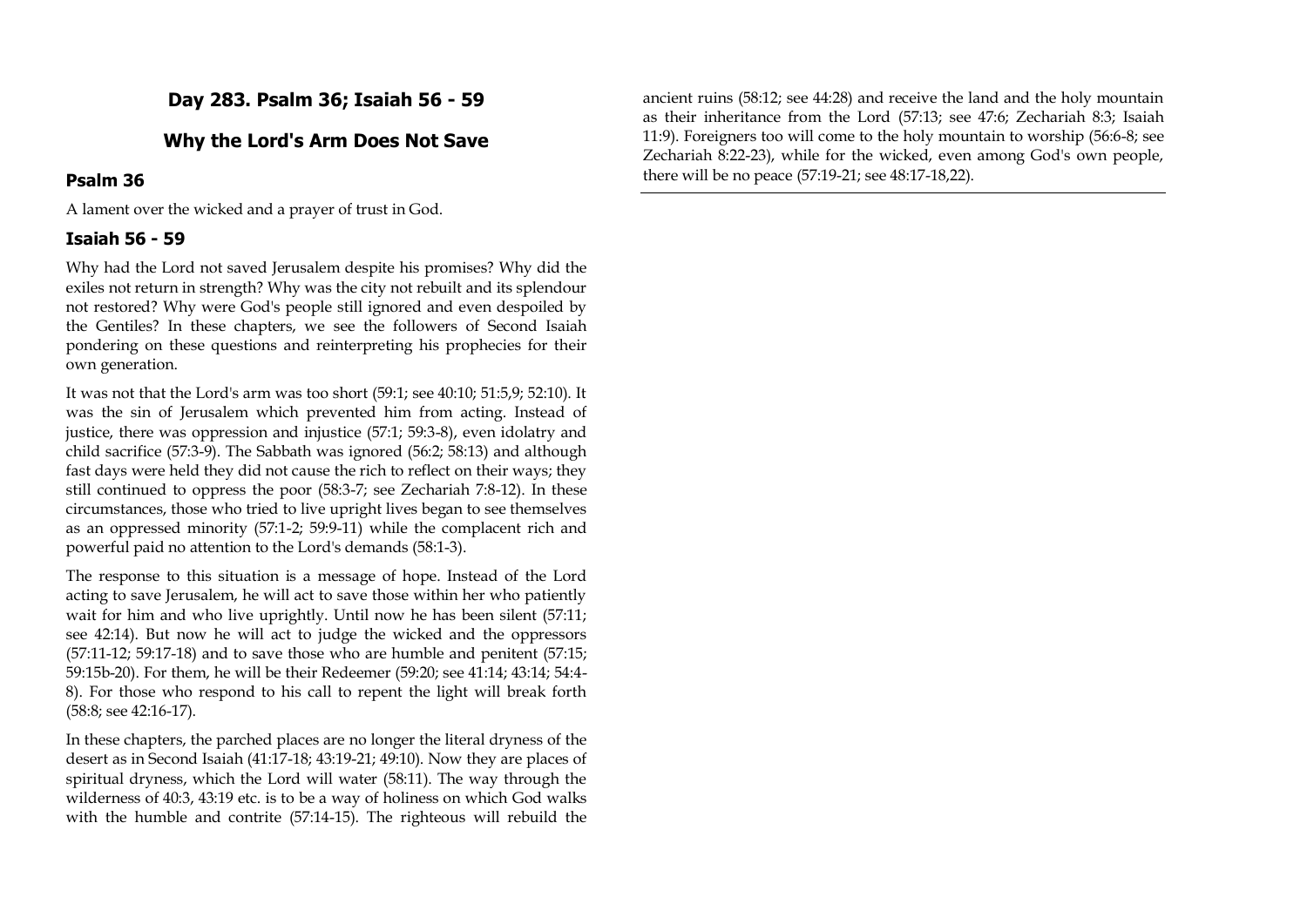# **Day 284. Psalm 74; Isaiah 60 - 62**

## **The Coming Glory of Jerusalem**

#### **Psalm 74**

In the ruins of Jerusalem, God's people pray for relief.

### **Isaiah 60**

Despite the hopes kindled by the words of Second Isaiah, Jerusalem still lay desolate and perhaps half-empty with many of its houses derelict. In these chapters, the followers of the prophet reinterpret his words and look for their fulfilment in the future.

Chapter 60 opens with the call to Jerusalem to arise  $(51:17)$  and shine  $(49:6)$ with the glory of the Lord (40:5). The nations will all come, attracted by her brightness (60:3; 49:7). They will bring with them not only the returning exiles (60:4; 49:17-18,22-23) but also their wealth to beautify the city and its Temple (60:5-9; 45:14). The "cypress, the plane and the pine" in 60:13 are quoted from 41:19. There they are the trees which will spring up in the wilderness when the Lord makes streams flow there. Here, they are the timber which the nations will send to Jerusalem for the rebuilding.

The vision moves to the city ruled by righteousness and enjoying peace. The Lord himself is its light and its glory (60:19) the nations bring their wealth into the city (60:16-17) and all its people are righteous (60:21). This vision for a time to come (60:22) is taken up in Revelation 21:23-27 as a description of the Holy City where God's people are to dwell.

## **Isaiah 61**

The prophet takes up the themes of the first of the suffering servant songs in Isaiah 42. There the servant is anointed with the Spirit of the Lord to bring justice to the nations (42:1-4). Here his mission is to the poor, the broken-hearted and the prisoners (61:1-2). These were the prophet himself and his followers, the ones who mourned over the faithlessness of Jerusalem. Now the year of Jubilee has come (61:2; Leviticus 25:8-28) and they are to be comforted (61:2; 40:1), they will rebuild the ancient ruins  $(61:4; 58:12)$  and the Lord will make his covenant with them  $(61:8; 42:6)$ . When the Lord saves them, all who see it will acknowledge him (61:9).

## **Isaiah 62**

Chapter 62 picks up the wedding imagery of Isaiah 54 which itself goes back to Hosea. The nations are to see the righteousness and the glory of Jerusalem when the Lord marries her. She will be called by a new name, recalling the reversal of the names of Hosea's children (Hosea 2:23).

The watchmen of 62:6-7 are the prophet's disciples, called to proclaim this good news to the city and to intercede with the Lord until he accomplishes it.

Finally, the prophet gives another new interpretation of the opening words of chapter 40. The "way" is now the road for the pilgrims who come to Zion to worship. With them comes the Saviour, bringing his reward with him  $(62:11; 40:9-10)$  while the redeemed of the Lord  $(51:11)$  are called the holy people (62:12).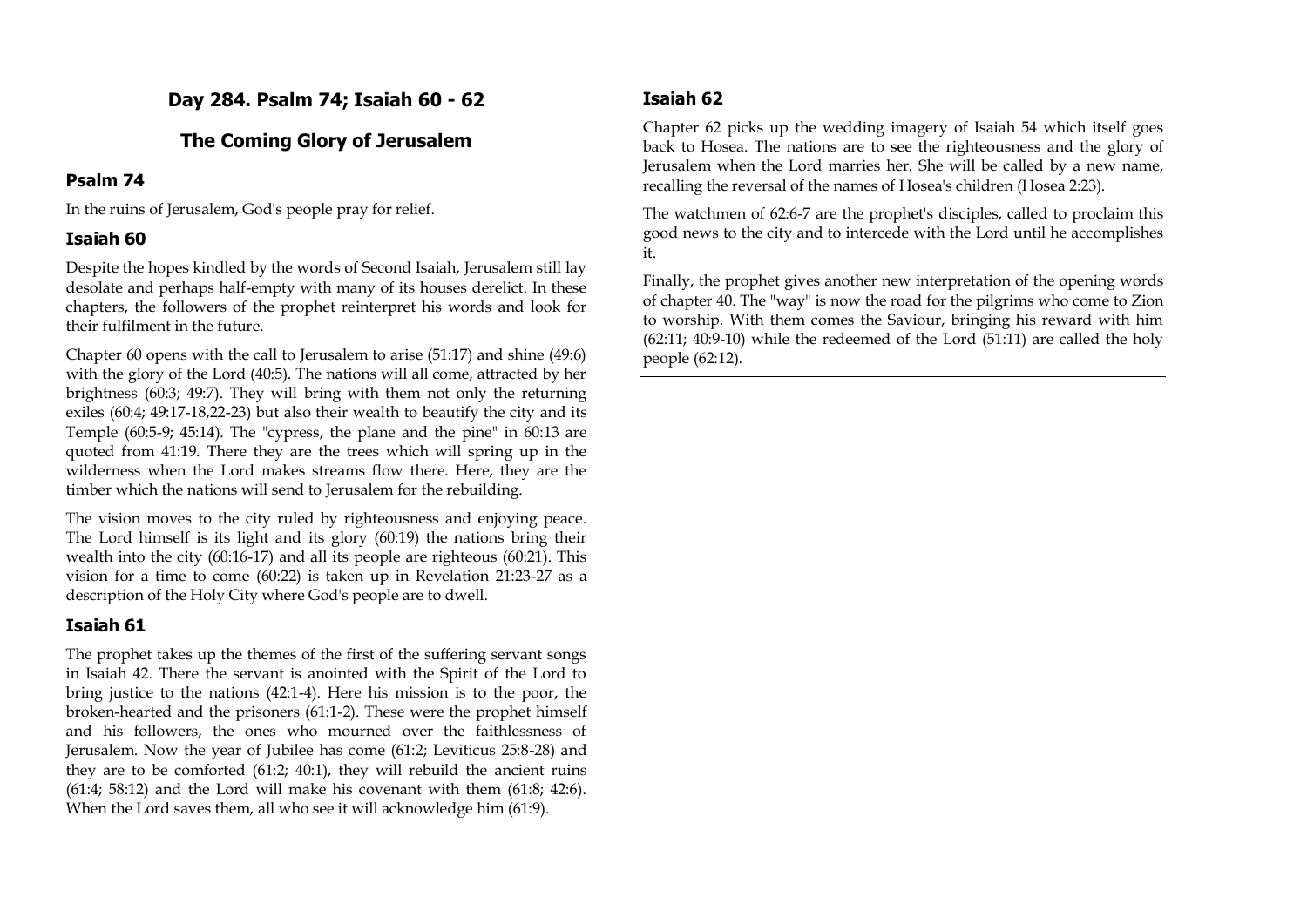## **Day 285. Psalm 77; Isaiah 63 - 64, 34 – 35**

## **God's People Pray for Salvation**

#### **Psalm 77**

In the depths of despair the writer calls to mind the power and goodness of the Lord which he showed at the exodus.

#### **Isaiah 63 - 64**

The city and Temple are still in ruins (63:18; 64:11) and Jerusalem is oppressed by enemies, particularly their southern neighbours, the Edomites. In 62:6-7, the followers of the prophets were called to pray for the Lord to save Jerusalem. The editor's response is to place the prayer of the oppressed community in 63 and 64 and the Lord's answer in 65 and 66. The inspiration for their prayers is the memory of the exodus when God led his people out of Egypt (63:11-14) and his presence went with them through the desert (63:9; see Exodus 33:12-14). In 63:10,11 and 14 God's Spirit is thought of as the agent of his presence by which he accomplished his deeds of compassion and kindness, and like everything connected with God his Spirit is holy (see also Psalm 51:11).

At the exodus the Lord called Israel his first-born son (Exodus 4:21-23) and in the desert he disciplined them as a father disciplines his children (Deuteronomy 8:5). So the community pray to God as their Father, even though in their present state they do not look much like his people (63:16). Knowing that their sins prevent God from intervening (59:1-2) they confess them (64:5-7) and pray that the Lord will come down to save them (64:1-4,8- 9).

#### **Isaiah 34 - 35**

At about the same time as the prophecies recorded in Third Isaiah, chapters 34 and 35 were added to the collection in 28 - 33 to apply the words of Isaiah of Jerusalem to the editor's own day. They look for judgement on the nations, especially Edom (34:8-12); the Spirit of the Lord acts as his agent, gathering the desert creatures to inhabit a devastated Edom (34:13-16); and in chapter 35 they look for inspiration to the words of Second Isaiah. The desert springs into bloom like the forested slopes of Lebanon and Mount

Carmel (35:1-2,6-7; see 43:19-21), the eyes of the blind are opened and the deaf hear (35:5; see 42:16), a highway of holiness runs through the desert, holy because the Lord will be travelling along it (35:8; see 40:3-5; 43:19) and the Lord's ransomed people return to Jerusalem rejoicing (35:10; 51:11).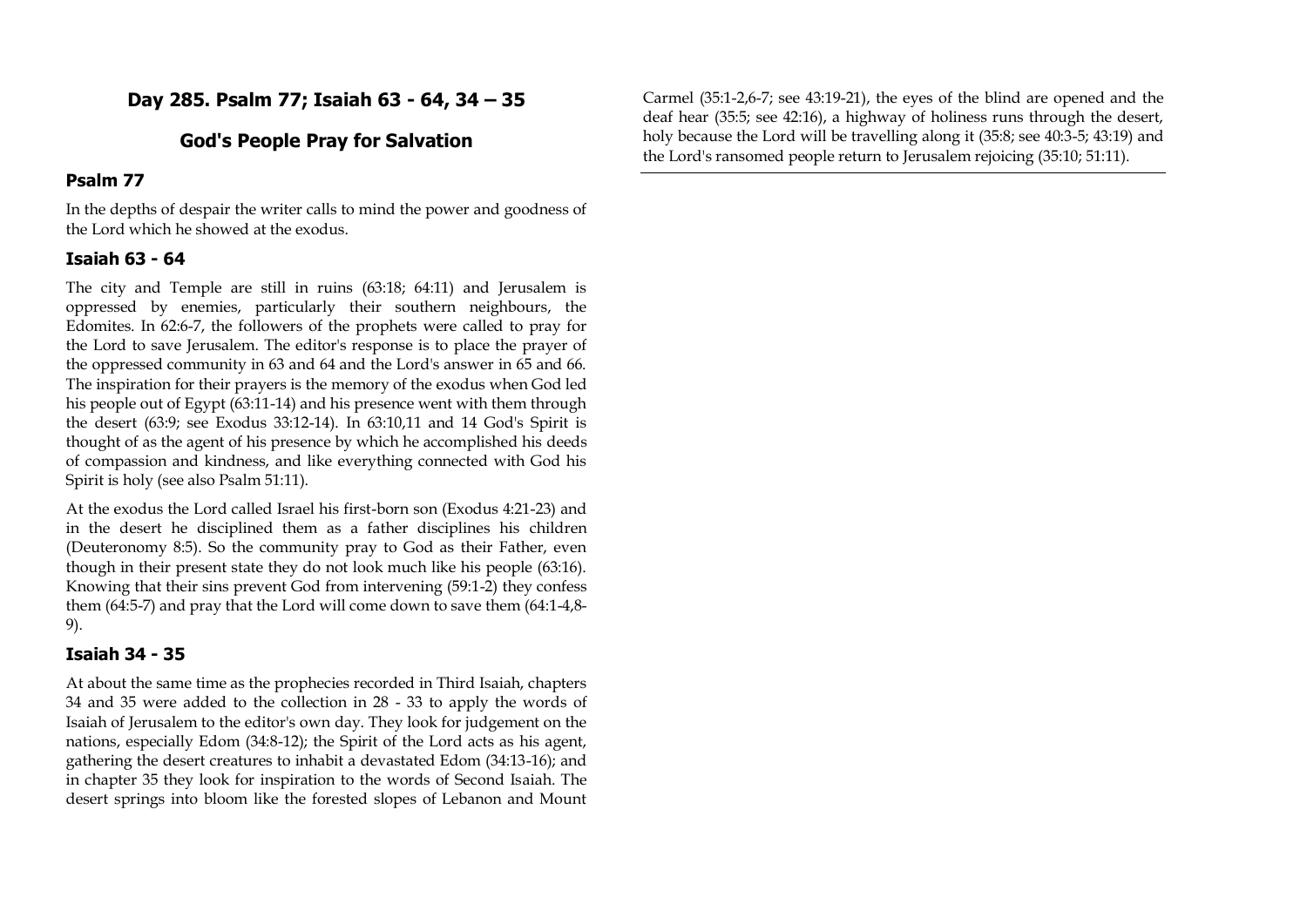## **Day 286. Psalm 50; Isaiah 65 - 66**

#### **The Prayers of God's People Answered**

#### **Psalm 50**

God makes a distinction among his people between those who honour him and keep his laws and those whose sacrifices are empty because they ignore the Law.

#### **Isaiah 65 - 66**

The prophets give God's answer to the prayers of chapters 63 and 64. It is the wickedness of Jerusalem which prevents him from intervening to save (65:1-7; 59:1-8), but now he will keep silent no longer (65:6; 57:11; 42:14). His answer will be to make a distinction in Jerusalem between those who honour him and those who ignore him. When he judges the city a remnant will be left to be his servants (65:8,13-15; 41:8-10; 43:10; 44:1-2). They are the humble and contrite (57:15; 66:2), the ones who keep to the way of holiness (57:14; 35:8), who go unrecognised in a city dominated by arrogance and self-seeking (57:1; 65:11-15; 66:5). They are the forerunners of those who were waiting patiently for the deliverance of Israel at the time of Jesus (Luke 2:25,38; 23:51) and of the "poor in spirit" whom Jesus commends in the Sermon on the Mount (Matthew 5:3).

However, the time of God's intervention is gradually being pushed further and further into the future. The "former things" which will not be remembered are now the present time of oppression rather than the works of God in history (65:17; 43:18). Instead of drawing near (51:5; 56:1) salvation waits for the creation of a new heaven and a new earth, which will bring the fulfilment of all the hopes of the righteous. When that time eventually comes, Jerusalem will be glad and rejoice (65:18-19; 51:11; 54:1). There will be no more early death, toil or frustration and the Lord will be so close that prayers will be answered immediately (65:20-24). The last verse of the vision (65:25) is quoted from Isaiah 11:6-9, but significantly without any reference to the restoration of the kingdom under David's successors which is the main theme of that poem (Isaiah 11:1). These hopes are echoed in the pilgrimage prayers of the country people such as psalms 120, 122, 123, 126, 127, 128, 129.

Chapter 66 repeats the themes of 65. The sacrifices of the wicked are unacceptable because they are made with the wrong attitude of heart (66:1- 4). The poor and humble will be saved and the wicked judged (66:5-6). The future deliverance God will bring will fulfil the hopes for peace, prosperity (66:12; 48:18) and comfort (66:13; 40:1).

66:17-24 lie outside the editor's pattern for chapters 63 - 66 and so are probably later additions, repeating the themes of the earlier prophecy (66:20) and also looking for a mission from Jerusalem to the Jews in exile (66:19) through which all nations will see God's glory (40:5), the exiles will return laden with wealth (66:20; 60:4-12) and all mankind eventually come to serve the Lord in Jerusalem (66:23; 45:22-25).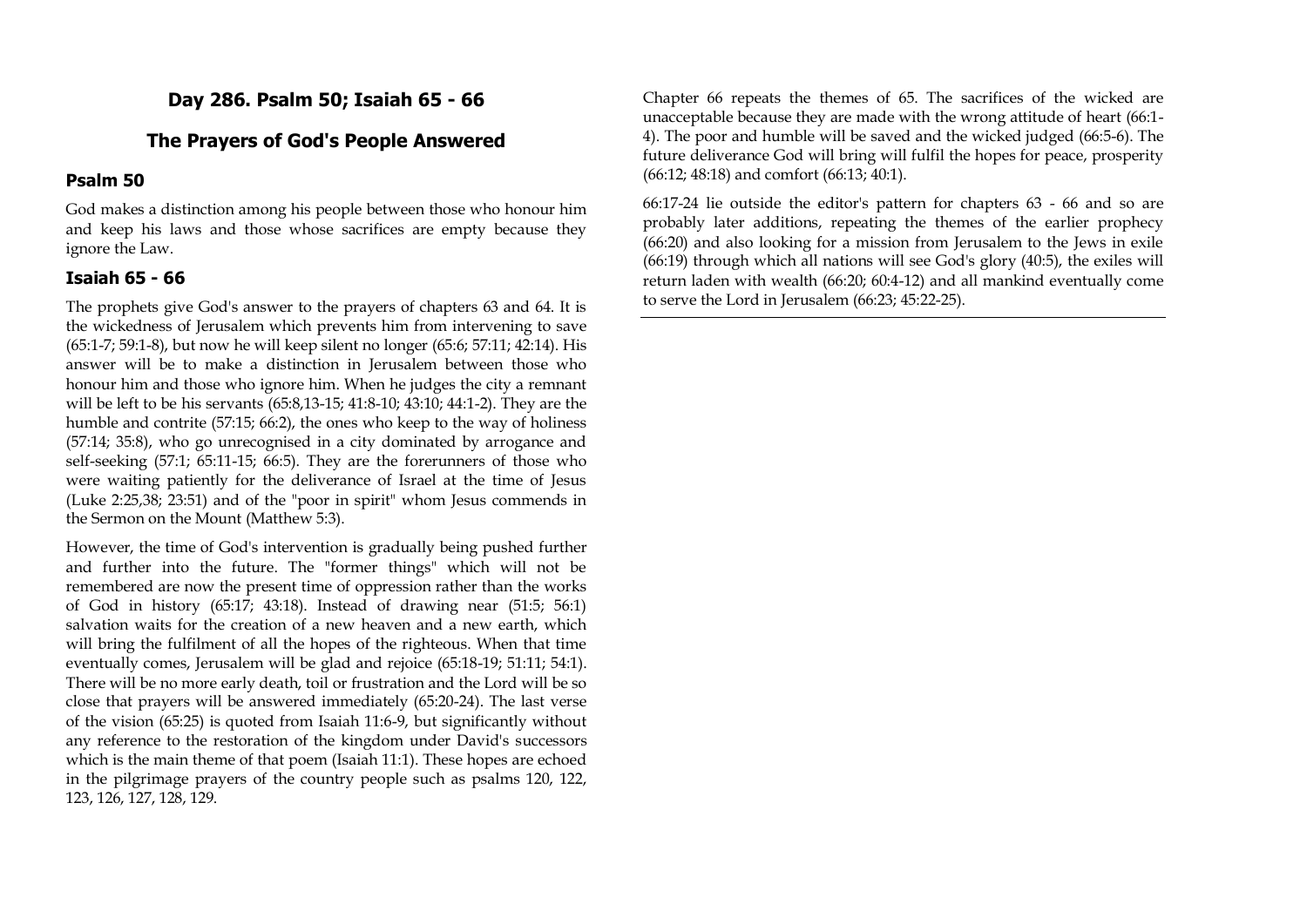**Day 287. Psalm 129; Joel**

#### **The Day of the Lord**

#### **Psalm 129**

A prayer for the Lord to deliver Jerusalem from her enemies.

#### **Joel 1**

The original occasion of Joel's prophetic ministry was a disastrous plague of locusts, and perhaps also a drought (1:16-end). The crops of wine, olive oil, wheat, barley and fruit were all destroyed and Joel saw in this a spiritual significance. Without food, oil and wine there can be no rejoicing. Without grain offerings sacrifices cease. The people ought to see this as a call to fasting and mourning, a warning of the coming "Day of the Lord" (1:13-15).

#### **Joel 2**

As the locust swarm blotted out the sun, the prophet was reminded of the Day of the Lord, traditionally a day of darkness (Isaiah 13:9-11; Zephaniah 1:14-16). The plague came on like an unstoppable army (2:2-11); the sound of the locusts devouring the grass was like the crackling of fire in a field of stubble (2:5), and again Joel called Jerusalem to fasting and repentance (2:12-17).

This chapter is reminiscent of Hosea 14 in which, like Joel (2:17), Hosea gave his people words for a liturgy of repentance (Hosea 14:1-3), followed by an oracle of salvation, the Lord's reply to his people's true repentance (Hosea 14:4-8). Here, the Lord's answer begins in 2:18, promising to restore the fertility of the land and to repay them for the crops destroyed by the locust swarm (2:18-27). Then Joel adds a new interpretation of the Day of the Lord. It will still be a day of darkness and gloom (2:30-31) but it will also be the day when the Spirit is poured out on God's people, fulfilling the hopes of the earlier prophets for a deeper knowledge of God and changed hearts and lives (2:28-29; Isaiah 32:14-18; 44:2-3; Ezekiel 36:24-28). When Peter quotes this passage in Acts 2:16-21 he is warning his hearers that the Day of the Lord is on its way.

## **Joel 3**

The final chapter adds a further element to the Day of the Lord theme: it will be the day when the Lord saves Jerusalem from the enemies who plunder it (see Isaiah 63:1-6; Zechariah 2:7-11). The armies of the nations will be drawn together for battle and there meet their doom (3:11-16). The reference to the "Valley of Jehoshaphat" either recalls Jehoshaphat's victory over the combined armies of Moab, Ammon and Edom in 2 Chronicles 20; or, since Jehoshaphat's name means "God judges", points to the eventual judgement of Judah's enemies. The vision echoes Psalm 46 in which God saves Jerusalem at break of day (Psalm 46:5), breaks the weapons and makes wars to cease (Psalm 46:8-10) and refreshes Jerusalem with a spring of water (Psalm 46:4; Joel 3:18).

With the nations defeated, both the holiness of Jerusalem and the prosperity of Judah will be restored (3:17-18).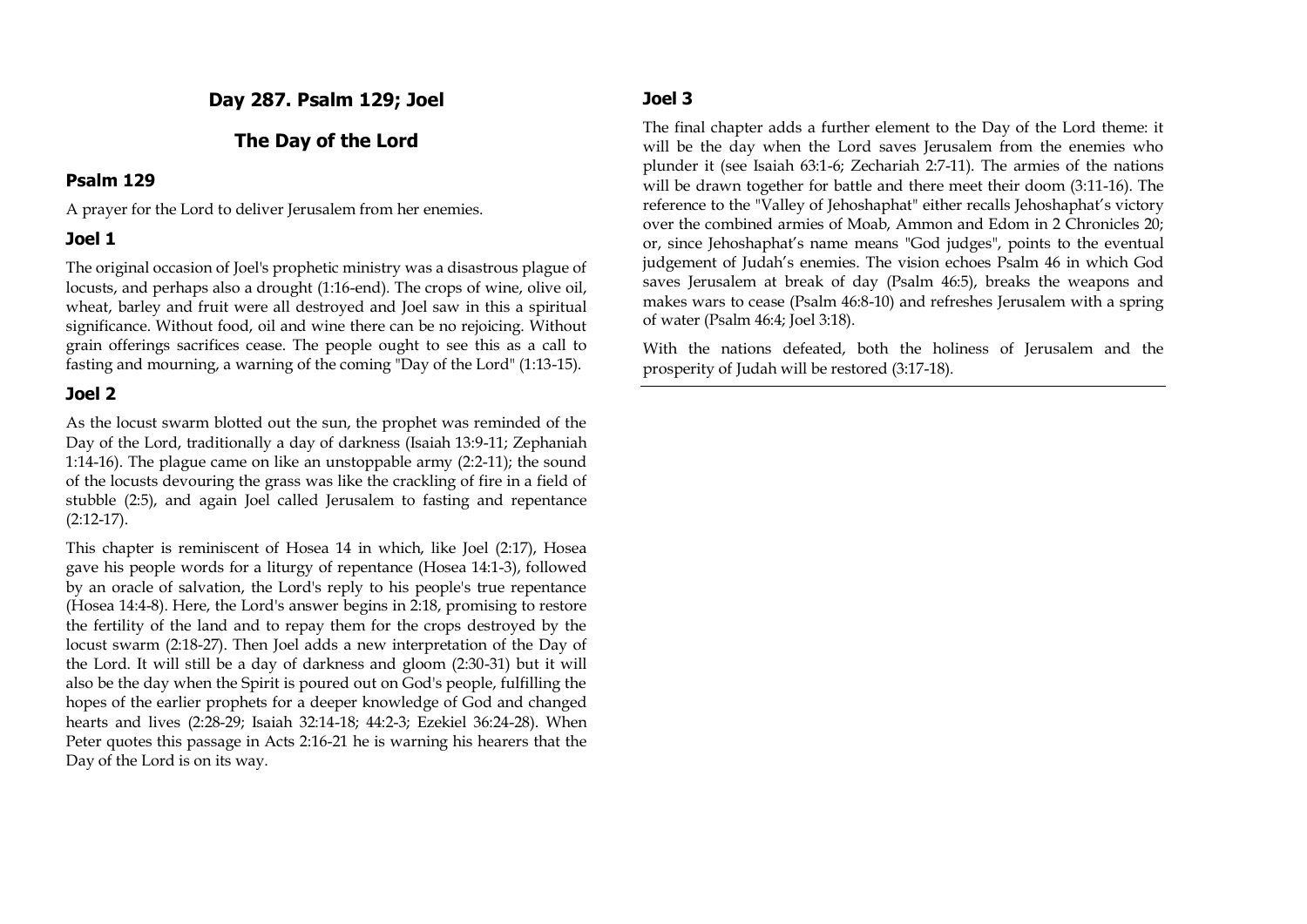## **Day 288. Psalm 125; Zechariah 9 - 11**

## **The Time of Fulfilment Delayed**

#### **Psalm 125**

The Lord protects the righteous.

#### **Zechariah 9 - 11**

The later chapters of Zechariah come from a time one or two generations later than the words of the original prophet. Like Isaiah 56 - 66 they belong to the period 516-445 B.C. about which very little is known, and have been added to the scroll of Zechariah because of their links with the thought of that prophet. Zechariah chapters 9 and 12 and Malachi each begin with the words, "An oracle," indicating three separate collections.

The prophet of Zechariah 9 - 11 had a vision for the unity of north and south under the rule of God's anointed king in Jerusalem. He not only proclaimed this vision, but even tried to bring it about himself. However, he was eventually disappointed. Despite the vision of Second Isaiah and his explanation of Israel's call to suffer on behalf of the nations, the people of Israel remained as faithless as the exiles had been in his day and failed to respond to their calling. The fulfilment of his vision had to be delayed indefinitely.

In 9:1-8 the prophet sees the Lord's judgement descending on the nations surrounding God's people, particularly in the north. They will be defeated and incorporated into a renewed Israelite state, just as David took over Jerusalem and made it his capital (9:7). God's anointed king will return to Jerusalem to put an end to war and rule over the whole territory of David's empire (9:8-10). 9:10 echoes Psalm 72:8, which describes the ideal extent of Israel under Solomon. Then the exiles will return, in fulfilment of the covenant God has made with his people and their ruler (9:11-end; Isaiah 55:3-5).

Chapter 10 repeats the same theme. Its occasion is a festival in which apparently the governor failed to acknowledge the Lord as the giver of the rains (10:1-2). The people of the north at that time were mixed with descendants of the peoples brought there by the Assyrians and mixed worship would have been common (see 2 Kings 17:24-34). The prophet

foresees God's judgement on these unfaithful rulers. Instead, they will again come under the rule of Judah (10:4-6). The exiles will be rescued from all those who, like Egypt and Assyria, oppress them (10:10), and gathered into their own land. There will be so many returnees that Israel itself will not be able to hold them all. The forests of Lebanon and Bashan will have to be cut down and their pastures cleared to make way for them (11:1-3).

The interpretation of 11:4-end is very difficult indeed. It seems that either symbolically or actually the prophet accepted responsibility for the Israelites of the north. His aims were to rescue them from the complacent foreign governors and to try to bring them to a consciousness of their unity with the south. Exactly who the rulers he replaced were is completely unknown (11:8). However, like the exiles at the time of Second Isaiah, the northerners failed to grasp the vision. Perhaps they resented this intrusion of idealism into their mundane existence (11:9). As a result the prophet broke the first of his two staffs, breaking the covenant with the peoples of which Second Isaiah had spoken (11:10; Isaiah 42:6; 49:8). He was paid off with a paltry sum which he brought to the Temple ("potter" of some versions can be amended to "treasury" by a very simple change) since he saw it as money paid to annul the covenant (11:13). The rejection of his vision made hopes of unity between north and south idle, despite the vision of Ezekiel (11:14; see Ezekiel 37:15-end). His final act was a symbolic prophecy of terrible judgment against those who had replaced him (11:15- 17).

God's promises through the prophets of the exile, Ezekiel and Second Isaiah, had been put on hold. The prophet's own vision of the return of the exiles had been frustrated. Its fulfilment had to wait for the coming of the Good Shepherd himself (John 10:11-18), the humble yet mighty King who was nevertheless rejected by the authorities (John 12:14-19). It still awaits complete fulfilment (John 11:52).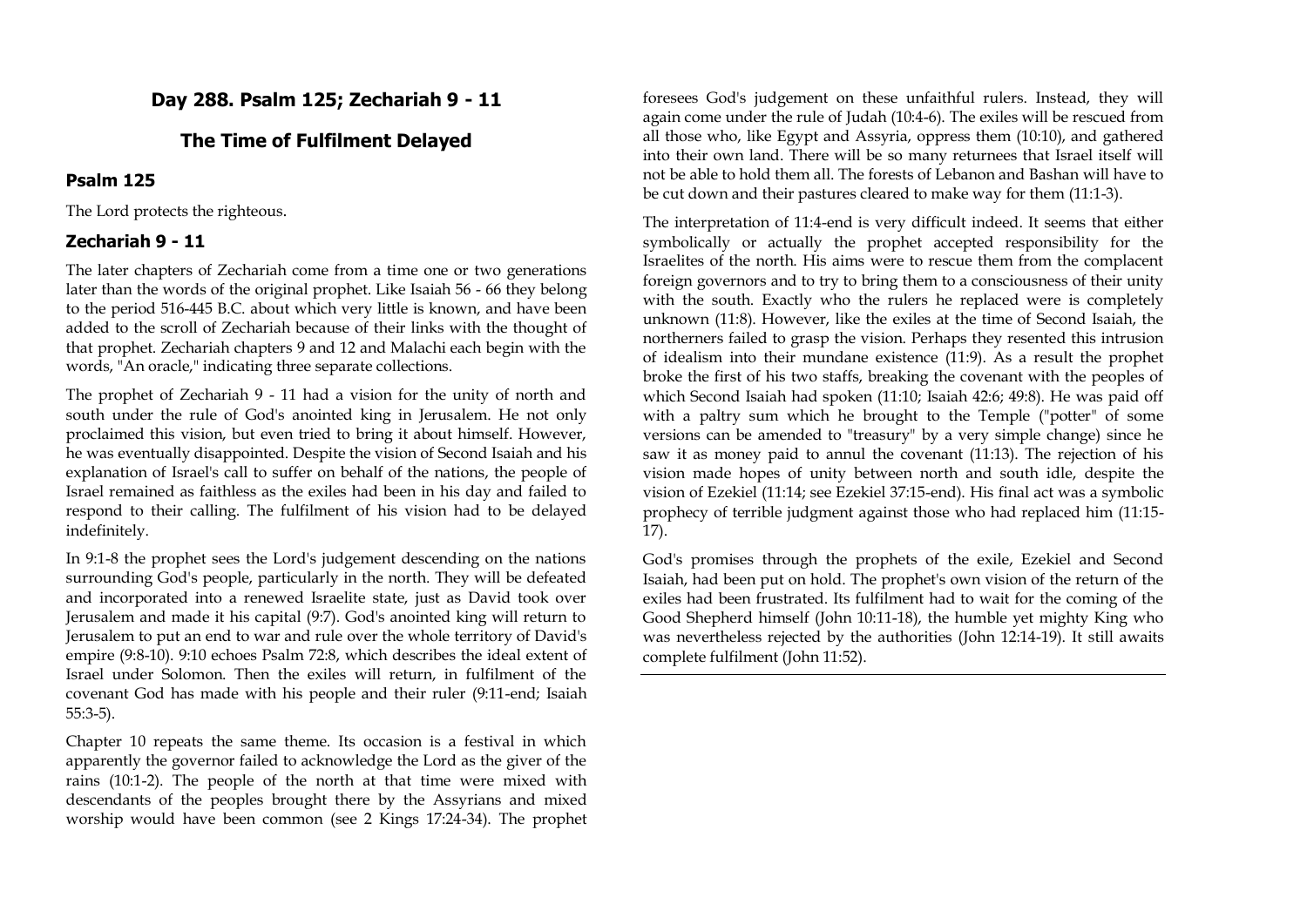## **Day 289. Psalm 75; Zechariah 12 - 14**

## **The Final Battle**

## **Psalm 75**

God judges the world justly and the wicked drink from the cup of his wrath.

## **Zechariah 12 -13**

Chapters 12 and 13 are from a prophet whose concern was with Judah rather than the north. The background to the message is the theme we encountered in Joel 3 of the final battle of the nations over Jerusalem. The prophet criticises the city for her arrogance towards the country dwellers and predicts that this will turn to compassion.

God, the sovereign Creator will make Jerusalem the cup of his wrath (see Isaiah 51:22-23; Jeremiah 25:15-29). But in the siege the people of the Judaean countryside will suffer (12:2). They will look towards Jerusalem as their inspiration and rise up against the invader (12:5-6). The Lord will save both Judah and Jerusalem, giving them strength like the strength promised to the king in the royal psalms (12:8; see Psalms 2; 45:2-7; 89:19-29; 110).

After the battle, the people of Jerusalem will repent of their arrogance. They will recognise that like the servant of Isaiah 53:5-6, Judah has suffered so that Jerusalem might go free. When their hearts are changed all the orders of Jerusalem, king, prophets, priests, Benjaminites and all the others will mourn (12:12-14). The fountain of Psalm 46:4 will cleanse them from their sins (13:1). Idols and false prophets will be banished (13:2-6). The prophets will disown their ritual wounds (see 1 Kings 18:28), claiming they are the result of a friendly brawl (13:6). Even the king must submit to judgement, though it means a refining judgement on the whole people (13:7-9).

In the New Testament these prophecies are taken up in two ways:

1. The suffering and kingship of Jesus. He fulfils the role of the "pierced one" of 12:10, the one whose suffering leads to the freedom of others (John 19:37). His blood is the fountain which cleanses his people from impurity (13:1; John 19:34-35). He is the shepherd who is struck and the sheep scattered (13:7; Mark 14:27).

2. In Revelation the final battle takes place at Megiddo, perhaps referring to Zechariah 12:11, and leads to the universal kingship of God on earth, the theme of chapter 14.

## **Zechariah 14**

This chapter again takes up the theme of the final battle and its outcome, announcing the Day of the Lord in 14:1, but there are some differences from chapter 12. There Jerusalem was spared while Judah suffered, but here Jerusalem is actually plundered and half taken, in a graphic recollection of the actual siege of 587 B.C. (14:2). But then the Lord goes out to fight for his people, providing them with a way of escape before intervening with his heavenly army (14:3-5).

In the aftermath of the victory, God reigns as king in Jerusalem over the whole earth, a frequent theme in the psalms (Psalms 93:1-2; 97:1-9). The city enjoys everlasting light (14:6-7; Isaiah 60:19-20). Living water flows from it all year round (14:8; Ezekiel 47:1-12). Jerusalem is raised on a high mountain (14:10; Ezekiel 40:2). Plague will strike all who fight against her (14:12-15; Isaiah 37:36) while the survivors come on pilgrimage to worship at the Feast of Tabernacles, the festival of God's Kingship (14:16-19; see 8:18-end). The holiness of the Temple will extend to the whole city and every object within it (14:20-21).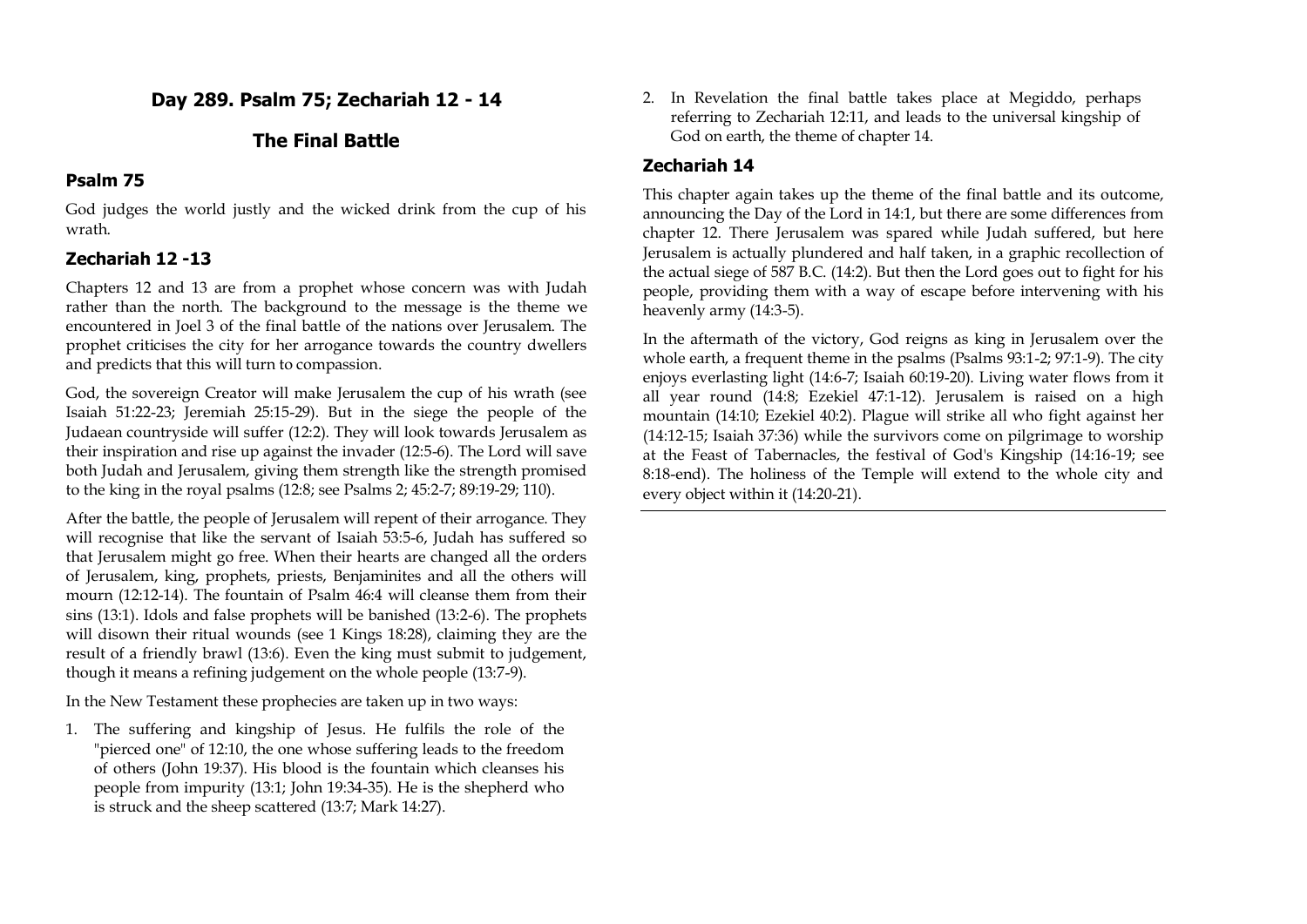## **Day 290. Psalm 68; Ezekiel 38 - 39**

## **Gog's Attack**

#### **Psalm 68**

A psalm for a victory procession, celebrating the power of God over his enemies.

## **Ezekiel 38 - 39**

Ezekiel 37 ends with a promise that God will make his sanctuary among his people and dwell among them for ever (37:27-28). This sanctuary is described in visionary detail in chapters 40 - 48, ending with the declaration, "The Lord is there" (48:35). Chapters 38 and 39 interrupt Ezekiel's prediction of the exiles' return and resettlement under God's blessing (36:24-30) with a prediction of a gigantic battle in which the nations attack Jerusalem and are decisively routed. The time of this battle is the far off future, after the return from exile when God's people are living safely in their land (38:8,14-16). The style of the chapters suggests that they come from Ezekiel's disciples of a later generation, who, like the prophets of Isaiah 56 - 66 and Zechariah 9 - 14, were frustrated with the weakness of the returned community and the attacks of its neighbours. This impression is reinforced by the reference to the prophets of former days in 38:17. They long to see the Lord intervene to judge the nations and fulfil his promises once and for all.

The effect of this insertion is tremendously important for the development of biblical prophecy. It transfers Ezekiel's vision of the peace of the restored community with God dwelling among them in the Temple from the near to the distant future. It means that the vision of Ezekiel and Second Isaiah for a glorious return and the vindication of God's holiness among the nations must wait for a day in the far future when God will intervene once again to judge the nations and save his people.

The writer draws on the material of legends for the name of Israel's chief enemy and his land. He comes from the far north (38:15), the legendary source of all the oppression of God's people. With him come nations from all over the world, whose names are taken from the list of Tyre's trading partners in chapter 27. It is God who brings them for his final judgment

(38:4). Their intention is to plunder and to trade the loot (38:10-13). Before they can carry out their purpose, however, God intervenes (38:18-20). The invasion is halted by a divinely appointed panic like those of the time of the judges (38:21; Judges 7:22) and plagues like those of Egypt and Sodom and Gomorrah (38:22).

Chapter 39 begins by briefly restating all that has gone before, introducing the familiar theme of the Day of the Lord (39:8). Then follows a series of gruesome vignettes emphasising the scale of the conflict and of God's judgement. The removal of the weapons and dead bodies emphasises the holiness of God, which has been vindicated by the destruction of his enemies. In the wake of his final victory both Israel and the nations will understand his holiness and acknowledge him as Lord.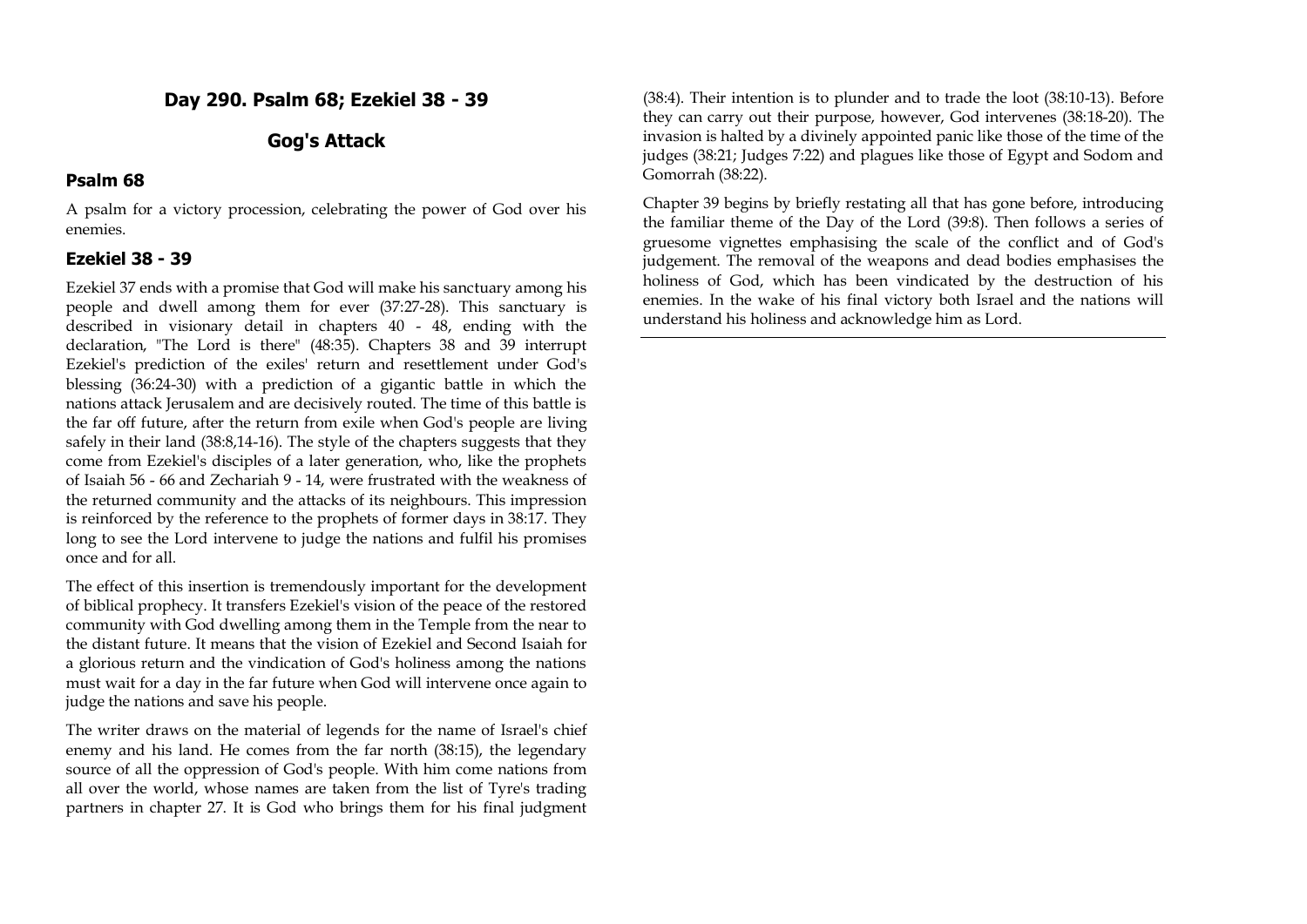## **Day 291. Psalm 76; Isaiah 24 - 27**

## **The Final Judgement**

#### **Psalm 76**

The Lord demonstrates his power over the nations and puts an end to human conflict.

### **Isaiah 24 - 27**

These chapters are probably the latest to have been added to the scroll of Isaiah. They consist of a collection of songs and prophecies in the tradition of Isaiah, calling on the themes of his words to interpret the present day. The situation is similar to that which lies behind Ezekiel 38 - 39 and Zechariah 9 - 14. The exile and return are now past (27:8-9) but in the eyes of most of the Jews they do not seem to have achieved very much (26:17- 18). So they look to the future for another decisive act of judgement to bring to fruition all that God desired to achieve.

Chapter 24 begins with a picture of total destruction reminiscent of the opening of Zephaniah (24:1-3; Zephaniah 1:2-3). The earth is to be brought to judgement for the wickedness of its people (24:4-13). The vision is of disaster on a cosmic scale, similar to what happened at the Flood (24:18b; see Genesis 7:11). The earth itself is broken (24:19) and the powers of the heavens shaken (24:21) but all this is a prelude to the now familiar vision of the Lord himself ruling on earth from Jerusalem (24:23).

Chapter 25 describes the overthrow of a foreign city, which is not named (25:2). The city stands for any foreign nation which oppresses God's people. Instead God will become a refuge for the poor and needy when he rules from his own city. Now God's rule from Jerusalem becomes a vision of the far future when God's people are vindicated at last (25:8b-9), all nations come to feast at Jerusalem (25:6) and death is destroyed for ever (25:7-8a). The short oracle against Moab (25:10-12) matches the earlier theme of the destruction of the foreign city.

In chapter 26 Jerusalem is again a place of refuge for the poor and the oppressed. It is a place of peace and trust (26:3-4; see 30:15; 32:17-18), a place where the arrogant are brought low (26:5; see 2:10-19). 26:7-11 look forward to the coming judgement when God will make a distinction

between the righteous and the wicked. 26:12-19 anticipate the fulfilment of the hopes kindled by the return from exile. Now it seems as if it has all been for nothing. God's people have been ruled by others and generations have died without seeing his salvation (26:13-14). But when the Lord comes to judge (26:20-21) then the nation will rise (26:19) and the exiles return and fill the land (26:15).

Chapter 27 opens with another picture of God's judgement on the forces of chaos and rebellion (27:1) leading to the salvation of Jerusalem, God's vineyard (27:2-6; see 5:1-7). The guilt of Israel has been atoned by the exile, even if they do not believe it (27:7-11). One day the remaining exiles will return and worship God in Jerusalem (27:12-13).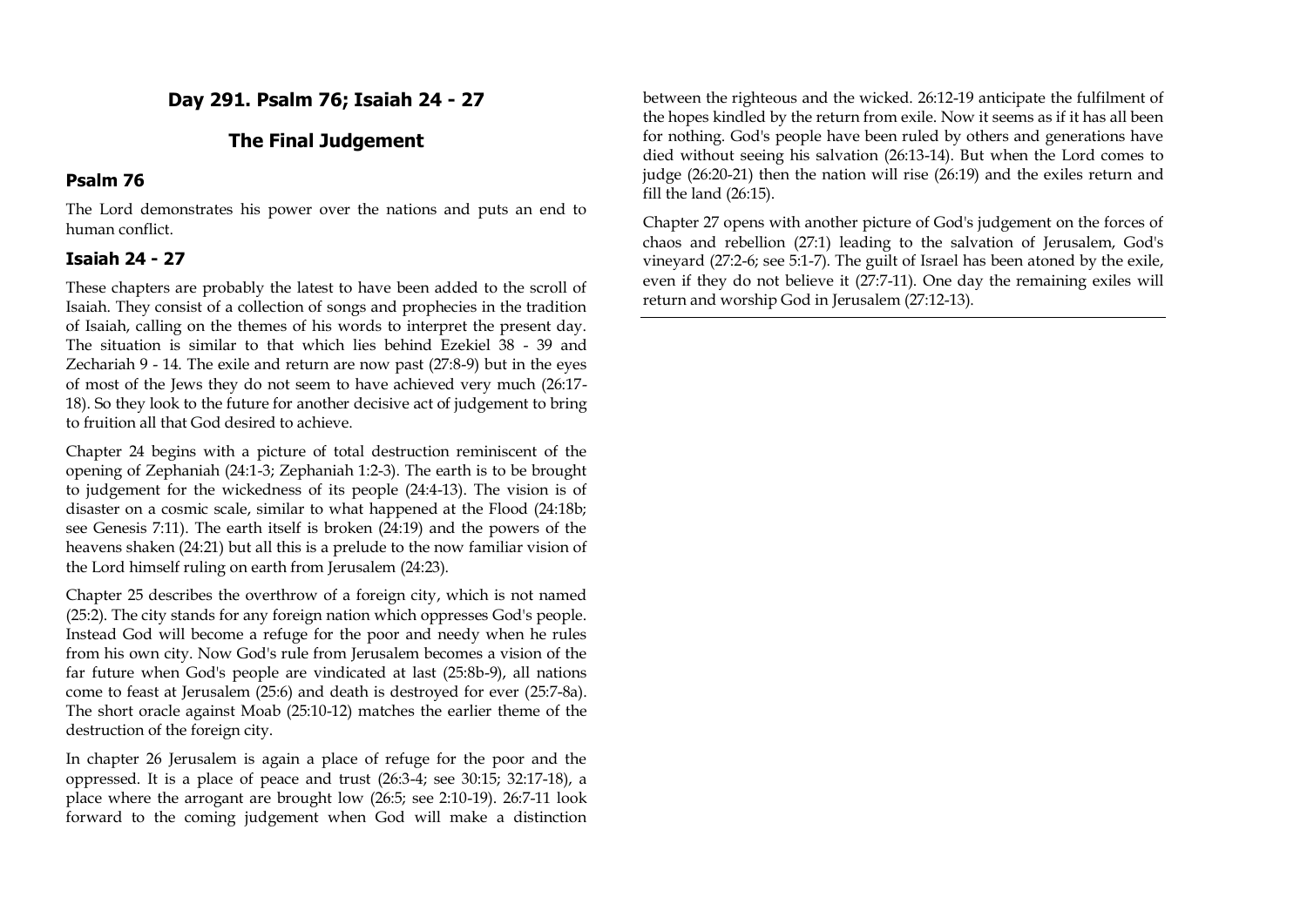### **Day 292. Psalm 65; Malachi**

#### **The Last of the Prophets**

### **Psalm 65**

A celebration of God's goodness at harvest time.

#### **Malachi**

The situation to which Malachi is addressed matches in several ways that which Nehemiah found when he arrived in Jerusalem in 445 B.C. suggesting that the prophet must have been active in the generation immediately before this. Religious life is at a low ebb and the priests complacent, injustice abounds and the practice of mixed marriages is beginning to grow (Nehemiah 5:1-18; 13:10-13,23-end). The name Malachi means, "my messenger" and the messenger of God is a recurring theme: priests are to be the Lord's messengers as teachers of the Torah (2:7) but because they are unfaithful a specially appointed messenger will come to purify them (3:1).

It seems that in the years since Third Isaiah Edom had been destroyed and was now lying desolate (1:2-5). It is not known how this came about, whether as a result of a revolt against Persia or from the attacks of Arab tribesmen, but Malachi uses the destruction of Edom as a sign of the Lord's love for Israel and his rejection of his brother Esau. Yet Judah, and particularly the priests, are not behaving as God's chosen people should. They show their contempt for God and the Law by bringing blemished animals for sacrifice, contrary to Deuteronomy 15:21 (1:6-end) and the priests are content to allow this to happen (1:6; 2:1-9). This attitude and behaviour contrasts starkly with the psalms they sing, which exalt God as the King of the whole earth (1:11,14; Psalms 95:3; 99:1-3; 113:1-4).

Malachi then protests against mixed marriages, especially the practice of divorcing Jewish wives in order to marry rich foreigners. His view of marriage is a high one. God makes man and woman one flesh and one spirit so to break the marriage tie is a breach of faith, an act of violence against the wife who is divorced and results in a wound to the spirit (2:14- 16). Jesus endorsed this high view of marriage in his answer to the Pharisees (Mark 10:1-9). God wants pure children as his treasured

possession (2:15; 3:17) and mixed marriage is the surest way of diluting the loyalty of Israel to the covenant.

God's answer to the complacency and injustice of his people will be to send another messenger who will purify the Levites so that their offerings become acceptable and root out the perpetrators of injustice (2:17 - 3:5). No longer is the Saviour identified as a king in David's line. Beyond the title of messenger he is not named, but later tradition identified him as a returning Elijah (4:5-6).

Like Haggai before him, Malachi sees that when Israel neglects the proper tithes and offerings they lose the blessing God promised (3:6-12; see Deuteronomy 26:12-end). Instead of honouring the Law they seek their own pleasure and advantage (3:13-15). In response, God will make a distinction between the righteous and the wicked. The righteous will be included in his treasured possession (3:17-18) while the wicked will suffer God's judgement (4:1,3). The idea of a distinction within Israel between those who were chosen and those rejected was taken up by John the Baptist (Matthew 3:7-10) and forms the background to Jesus' preaching.

4:4-6 are probably later additions to the whole collection of prophetic books. In the days when prophecy had ceased, the first urges the reader to pay attention to the Torah. The second identifies Malachi's "messenger" of 3:1 as Elijah, a hope fulfilled in the coming of John the Baptist (Luke 1:17; Matthew 17:9-13).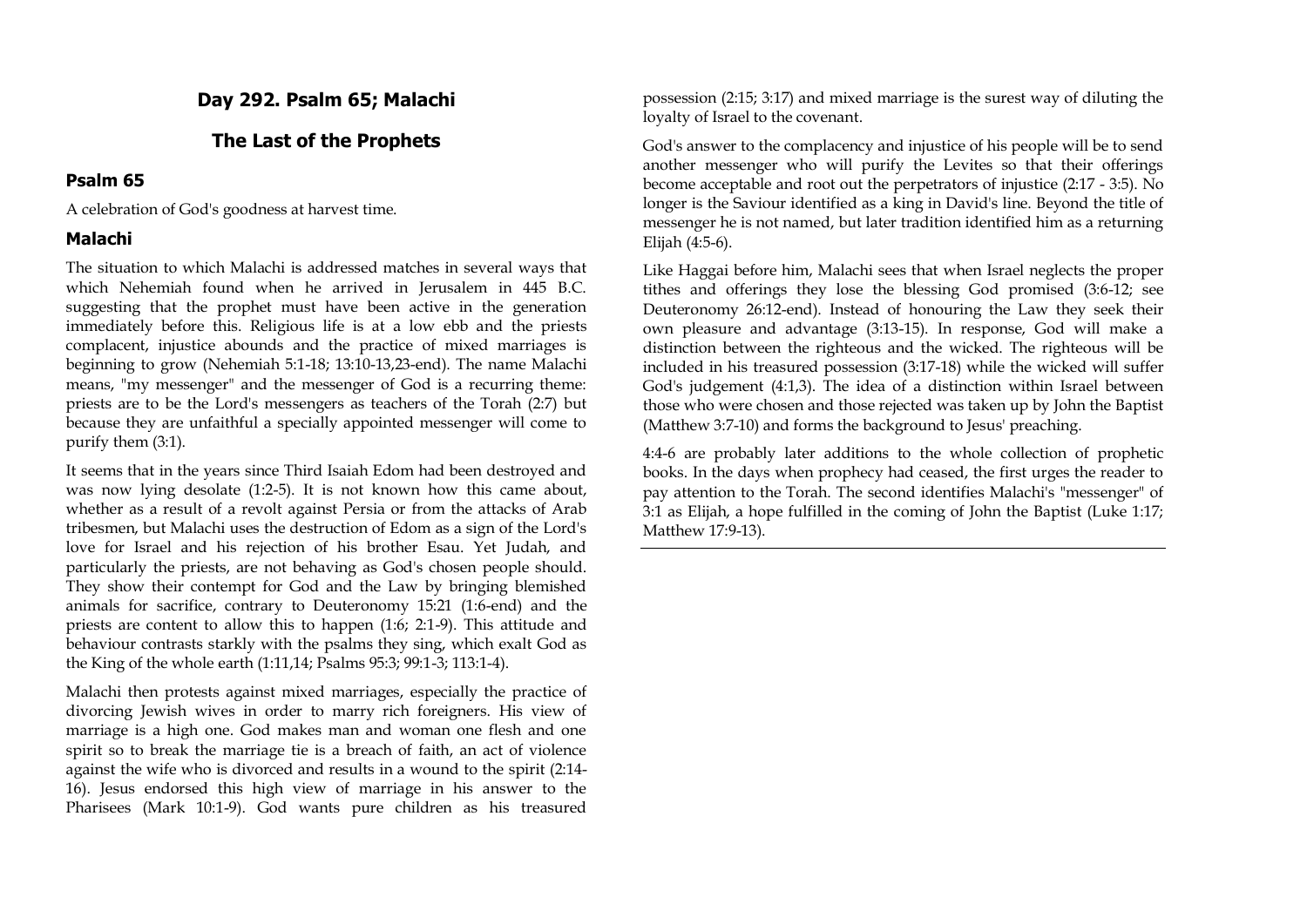# **Day 293. Psalm 44; Nehemiah 1 - 3**

## **Prayer and Action**

## **Psalm 44**

A prayer of the community in time of defeat.

## **Nehemiah 1 - 2**

Nehemiah takes the form of a personal diary, which has been edited and incorporated into the Chronicler's history. It provides a fascinating insight into the personal devotion of Nehemiah, as well as his actions. He was both a man of prayer and action. He not only prayed but was ready to be part of the answer to his own prayers.

The date was 445 B.C., the twentieth year of the reign of Artaxerxes, and Nehemiah's brother Hanani brought news that Jerusalem's gates and walls had been broken down, probably as a result of an attack by raiders from one of the surrounding nations. Nehemiah's response is a model for Christians today as we face both problems in the Church and the needs of the world. He knew that before anything can be moved on earth it is necessary to move God in heaven, so he turned to prayer, fasting and confession, appealing to God's character and reminding him of his promises. This prayer is an example of "representative confession": Nehemiah puts himself in the place of sinful Israel: it is "we" rather than "they" who have sinned.

By the time he had finished his prayer, Nehemiah had resolved that he himself would do something about it by speaking to the king. The next lesson he had to learn was patience. Despite praying for success "today" he had to wait four months from Kislev (1:1) to Nisan (2:1) before the opportunity came. His fear when the king spoke to him (2:2) may have been because it was forbidden to look sad in the king's presence, but if so he used even this possible set-back as the opportunity for which he had prayed. Sending up an "arrow prayer" at this crucial moment is an acknowledgement that the outcome of his prayers lay in God's hands rather than the emperor's.

2:7-9 show that he had not been idle since hearing the news. He had been planning as well as praying, thinking about the kind of help he would need, and was ready with his request. As a result of this conversation, Nehemiah was appointed governor of Jerusalem, so Nehemiah the man of prayer became the man of action. His first action was to assess the size of the task (2:11-16) so that when he faced the nobles and officials he knew what he was asking them to take on. His next step was to rally others (2:17- 18), inspiring them with a sense of the need and what could be achieved. He also took steps to build up the self-consciousness of the people as God's chosen people (2:19-20). His approach was not simply pragmatic, but based on a deep sense of the identity of Israel and her relation to God.

## **Nehemiah 3**

Like the Body of Christ, in which each member plays its part (1 Corinthians 12:12-end), the citizens of Jerusalem and the surrounding area shared the task of rebuilding. Some came from a distance (3:2,5,7 etc.) while others built next to their own houses (3:10,23,28,29). All kinds of people took part priests, Levites, nobles and merchants (3:1,8,9,17,31-32) and women were also involved (3:12). Some were reluctant to work (3:5), some took on only a little but others a great deal, and the existence of the list also shows that while each family or group took care of their own task someone else, presumably a member of Nehemiah's staff, organised and had a sense of the whole enterprise.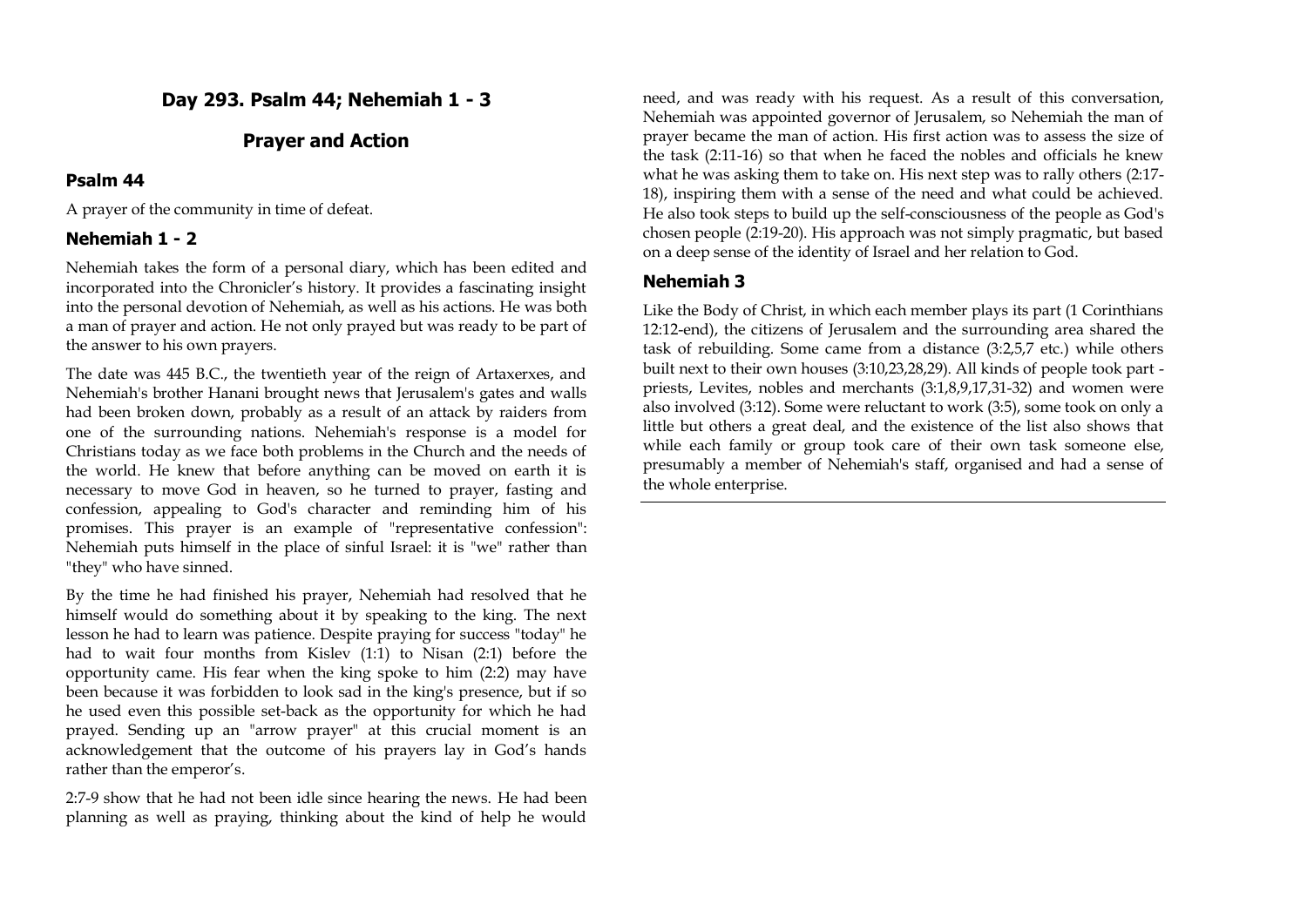## **Day 294. Psalm 86; Nehemiah 4:1 - 7:4**

## **The Wall Completed**

### **Psalm 86**

The servants of God often encounter opposition. Here, the psalmist prays both for inward guidance and outward protection.

## **Nehemiah 4**

The attempt to rebuild the wall aroused the opposition of the surrounding nations. Sanballat was governor of Samaria in the north, Tobiah of Ammon in the east. Before long, they were joined by Arabs from the south and the men of Ashdod from the west (4:7). The city had recently been raided from at least one of these directions, which was the reason Nehemiah had been sent in the first place (1:3; 2:3). His first response to the insults and threats of his opponents was to pray and commit his cause to the Lord. The prayer of 4:4-5 is based on the "cursing psalms" such as 58 and 109, which ask for judgement against unjust oppressors.

His second response was to take measures to counter any threat, posting a guard, issuing weapons and organising the defence in such a way that the work on the wall could continue while the builders were defended. Here again there is a lesson for those involved in Christian work. We too must be ready to fight opposition both by prayer and by practical measures without allowing the essential work to stop. The result of Nehemiah's action was that the threat evaporated for the time being (4:15).

### **Nehemiah 5**

A further threat to the completion of the task arose from division within the community. By taking interest on loans and enslaving the poor who could not pay, the Jerusalem nobles had been acting against the letter and spirit of the Law (Exodus 22:25; Deuteronomy 23:19-20; Leviticus 25:35-43). Nehemiah did not see his task as simply to rebuild the wall or even to maintain justice but to bring the inhabitants of Jerusalem to a proper sense of their heritage as God's people (see above on 2:19-20). His actions were rooted in his consciousness of the Law and the calling of God's people.

In contrast to previous governors, Nehemiah did not burden the people he governed, but instead gave freely, another example to the Christian leader (Mark 10:42-45).

## **Nehemiah 6:1 - 7:4**

Having failed to discourage the workers, the opponents now realised that they had to target the leader. First they tried to entice him away, probably reckoning that the work would stop without him (6:1-4), then they tried open threats (6:5-9). When these also failed they enlisted the help of false prophets to add a spiritual element to the threat (6:10-14).

However, the wall was finished in remarkably quick time (6:15) and the enemies of God's people were discouraged. Harder to deal with, however, was the compromise and complacency within (6:17-19).